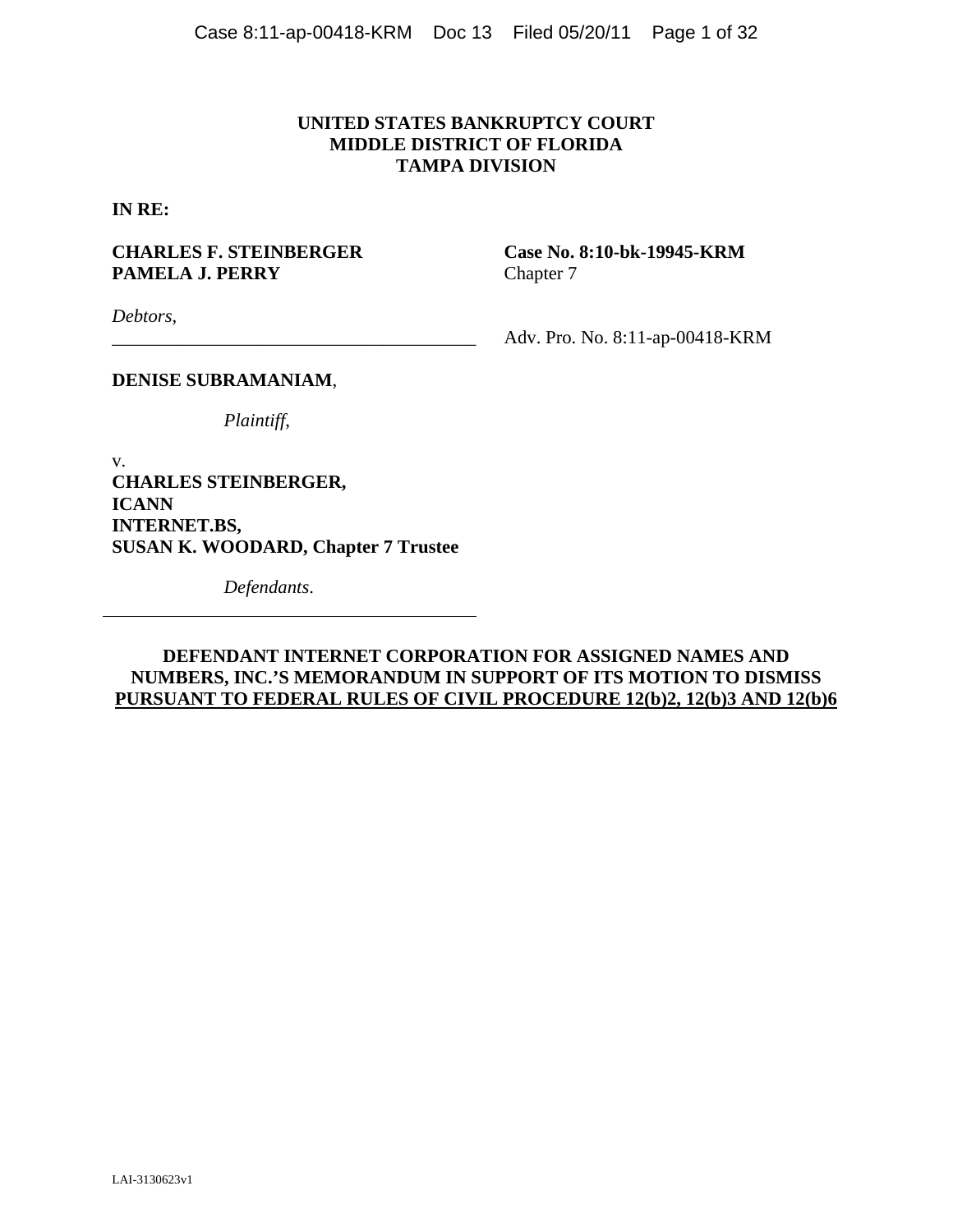# **TABLE OF CONTENTS**

# **Page**

| Ι.   |           |                                                                       |                                                                                                              |  |  |  |
|------|-----------|-----------------------------------------------------------------------|--------------------------------------------------------------------------------------------------------------|--|--|--|
|      | A.        | Florida's Long-Arm Statute Does Not Confer Jurisdiction Over ICANN  6 |                                                                                                              |  |  |  |
|      | <b>B.</b> |                                                                       |                                                                                                              |  |  |  |
|      |           | 1.                                                                    |                                                                                                              |  |  |  |
|      |           | 2.                                                                    |                                                                                                              |  |  |  |
| Π.   |           |                                                                       | OREGON LACKS PERSONAL JURISDICTION OVER ICANN  10                                                            |  |  |  |
|      | A.        |                                                                       |                                                                                                              |  |  |  |
|      | <b>B.</b> |                                                                       |                                                                                                              |  |  |  |
|      |           | 1.                                                                    | ICANN Has Not Injured Plaintiff By An Act Or Omission                                                        |  |  |  |
|      |           | 2.                                                                    | ICANN Has Not Injured Plaintiff By Any Act Or Omission<br>Outside Oregon, While At The Same Time Carrying On |  |  |  |
|      |           | 3.                                                                    | This Action Does Not Arise Out Of Any Promise By ICANN To                                                    |  |  |  |
|      | $C$ .     | Due Process Does Not Support Personal Jurisdiction Over ICANN in      |                                                                                                              |  |  |  |
|      |           | 1.                                                                    | ICANN Does Not Have Minimum Contacts With Oregon  18                                                         |  |  |  |
|      |           | 2.                                                                    | Plaintiff's Claims Do Not Arise Out Of ICANN Activities In                                                   |  |  |  |
|      |           | 3.                                                                    | Exercising Jurisdiction Over ICANN Would Be Unreasonable 19                                                  |  |  |  |
| III. |           |                                                                       | PLAINTIFF'S COMPLAINT AGAINST ICANN SHOULD BE DISMISSED                                                      |  |  |  |
| IV.  |           |                                                                       | PLAINTIFF'S COMPLAINT SHOULD BE DISMISSED UNDER RULE                                                         |  |  |  |
|      | A.        |                                                                       |                                                                                                              |  |  |  |
|      | <b>B.</b> |                                                                       |                                                                                                              |  |  |  |
|      | C.        |                                                                       | Plaintiff Fails To State A Claim Against ICANN For Violation Of                                              |  |  |  |
| V.   |           |                                                                       |                                                                                                              |  |  |  |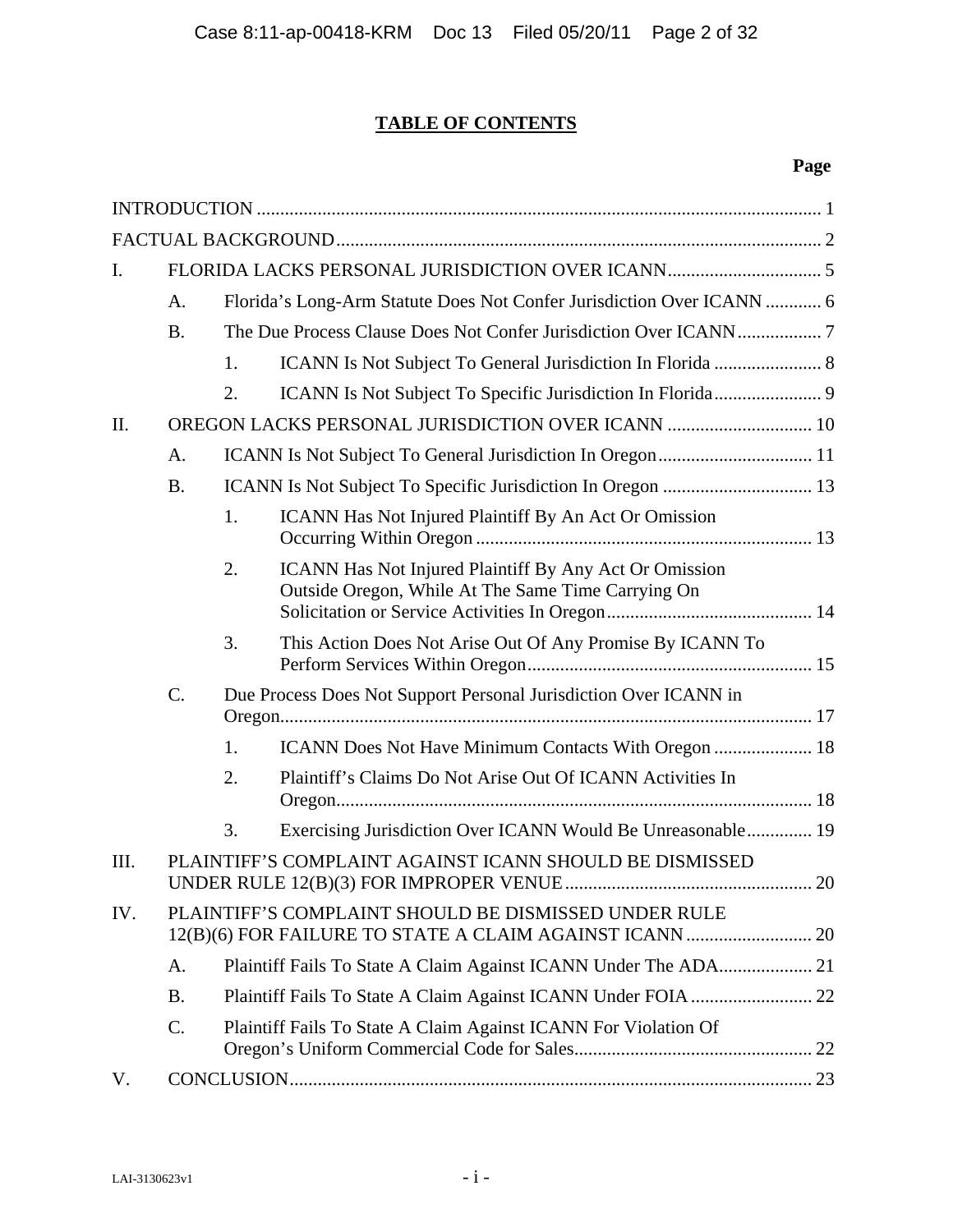# **TABLE OF AUTHORITIES**

| LAI-3130623v1 | . .<br>$-11 -$ |
|---------------|----------------|

**CASES**

# *Access Now, Inc. v. Southwest Airlines*, 227 F. Supp. 2d 1312 (S.D. Fla. 2002) ....................................................................................[21](#page-27-0)  *Alpine View Co. Ltd. v. Atlas Copco AB*, 205 F.3d 208 (5th Cir. 2000) ...................................................................................................[12](#page-18-0)  *Bachman v. Med. Eng'g Corp*., 81 Or. App. 85 (1986) .............................................................................................................[.17](#page-23-0)  *Bancroft & Masters, Inc. v. Augusta Nat'l Inc.*, 223 F.3d 1082 (9th Cir. 2000) .................................................................................................[12](#page-18-0)  *Bird v. Parsons*, 289 F.3d 865 (6th Cir. 2002) .....................................................................................................[8](#page-14-0)  *Boehm & Co. v. Env't Concepts*, 125 Or. App. 249 (1993) .........................................................................................................[.13](#page-19-0)  *Burger King Corp. v. Rudzewicz*, 471 U.S. 462, 105 S. Ct. 2174, 85 L. Ed. 2d 528 (1985) .............................................[5,](#page-11-0) [7,](#page-13-0) [9](#page-15-0), [18](#page-24-0)  *Burger King Corp. v. Thomas*, 755 F. Supp. 1026 (S.D. Fla. 1991) ........................................................................................[.20](#page-26-0)  *Cable/Home Comm'n v. Network Prods.*, 902 F.2d 829 (11th Cir. 1990) ...................................................................................................[6](#page-12-0)  *Calder v Jones*, 465 U.S. 783, 104 S. Ct. 1482, 79 L. Ed. 2d 804 (1984) .........................................................[13](#page-19-0)

# *Columbia Boat Sales, Inc. v. Island Packet Yachts*, 105 Or. App. 85 (1990) ...........................................................................................................[.15](#page-21-0)  *Cybersell, Inc. v. Cybersell, Inc.*, 130 F.3d 414 (9th Cir. 1997) ...................................................................................................[16](#page-22-0)  *Fraser v. Smith*, 594 F.3d 842 (11th Cir. 2010) .............................................................................................[8](#page-14-0), [10](#page-16-0)  *Future Tech. Today, Inc. v. OSF Healthcare Sys.*, 218 F.3d 1247 (11th Cir. 2000) .............................................................................................[6](#page-12-0), [9](#page-15-0)

### **Page**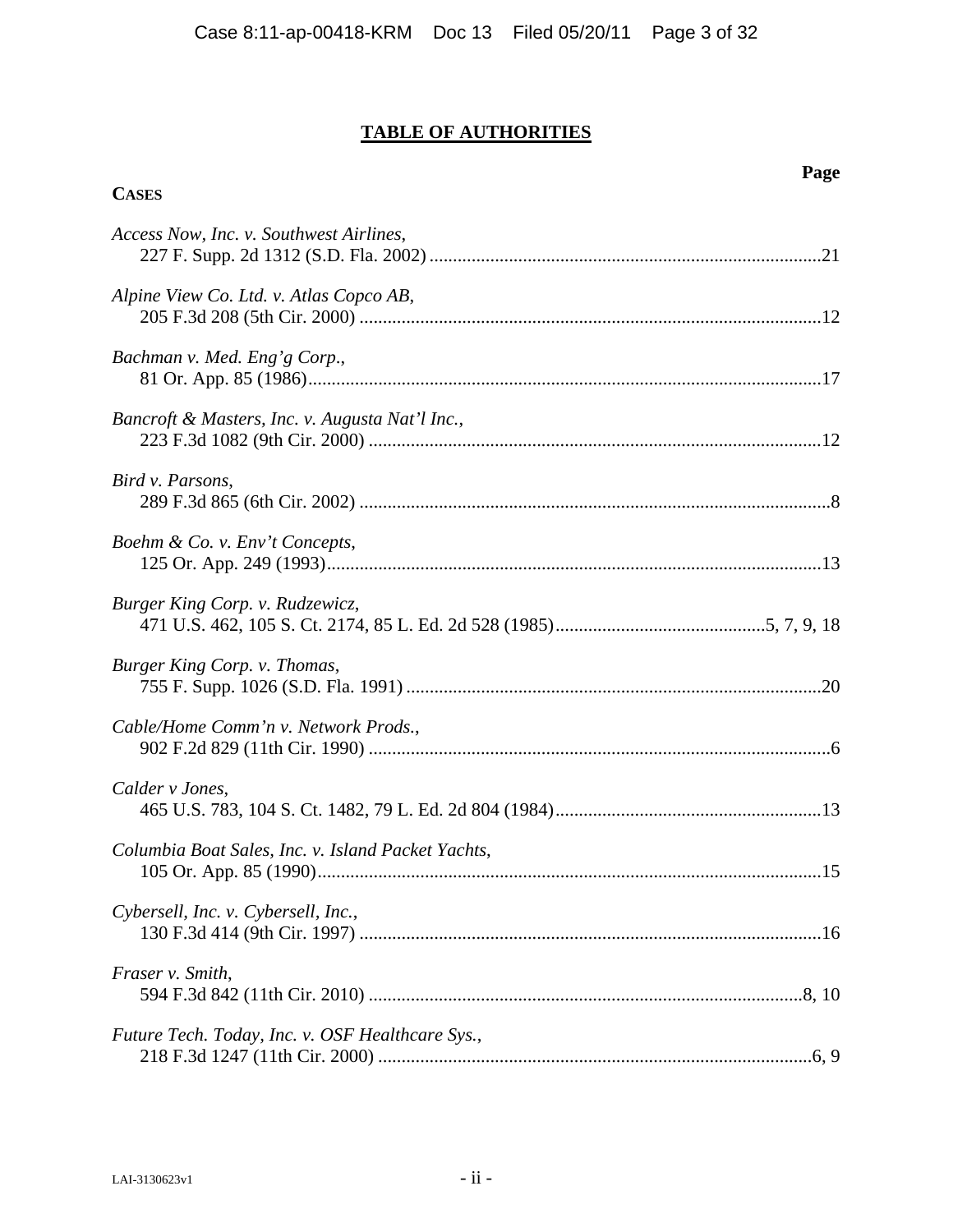# **TABLE OF AUTHORITIES (continued)**

| Page                                                        |
|-------------------------------------------------------------|
| Helicopteros Nacionales de Colombia, S.A. v. Hall,          |
| Int'l Shoe Co. v. Washington,                               |
| JB Oxford Holdings, Inc. v. Net Trade, Inc.,                |
| Keeton v. Hustler Magazine,                                 |
| Linder v. Portocarrero,                                     |
| Marvel v. Pennington GMC, Inc.,                             |
| Meier v. Sun Int'l Hotels, Ltd.,                            |
| Miami Breakers Soccer Club v. Women's United Soccer Assoc., |
| Miller v. Berman,                                           |
| Mink v. AAAA Dev. LLC,                                      |
| Nat'l Enquirer, Inc. v. News Group News, Ltd.,              |
| Nat'l Fed'n of the Blind v. Target Corp.,                   |
| North Pac. Ins. Co. v. Switzler,                            |
| Pac. Cornetta, Inc. v. Jung,                                |
| Purdue Research Found. v. Sanofi-Synthelabo, S.A.,          |
| Response Reward Sys., L.C. v. Meijer Inc.,                  |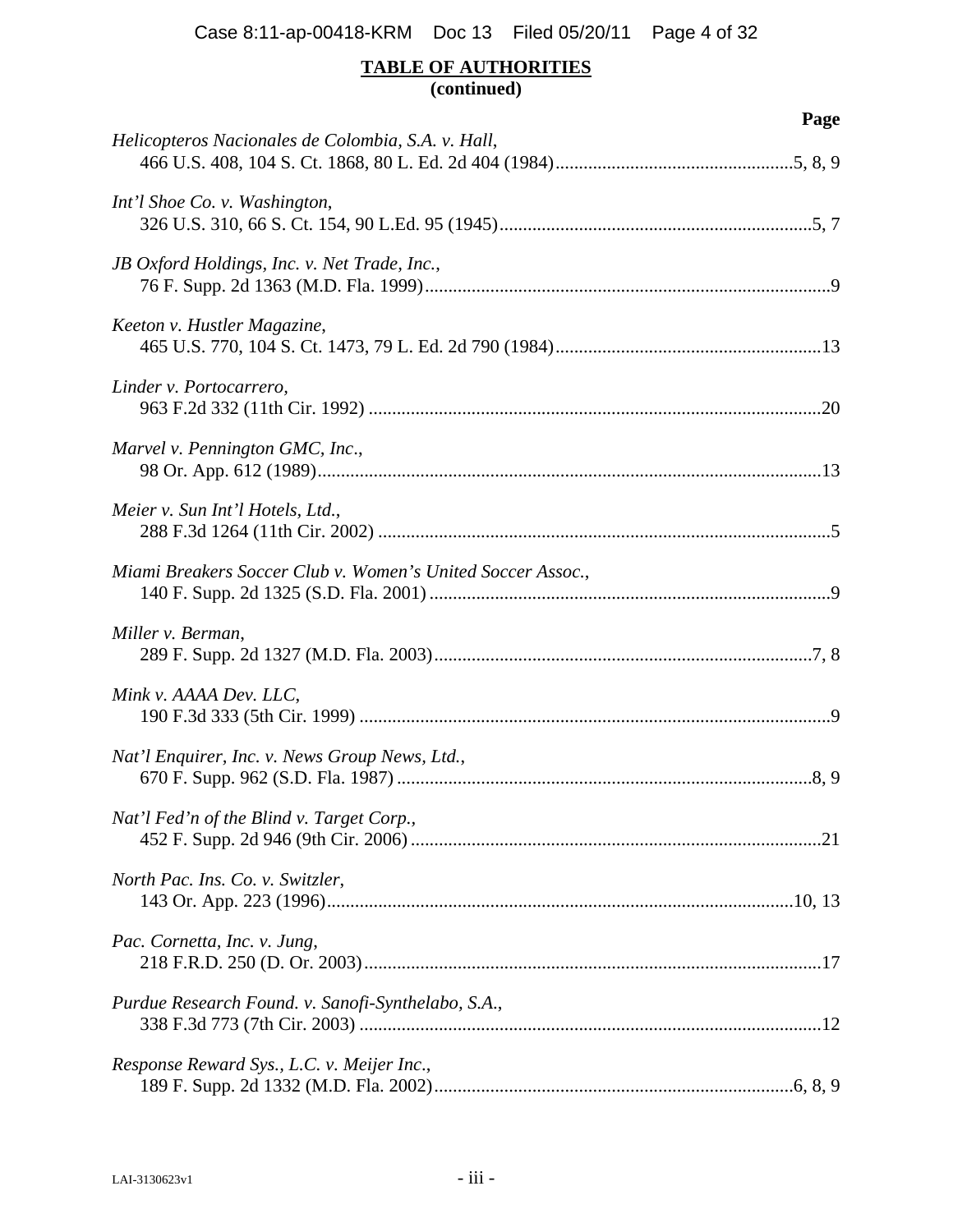# **TABLE OF AUTHORITIES (continued)**

|                                                                            | Page |
|----------------------------------------------------------------------------|------|
| Schwarzenegger v. Fred Martin Motor Co.,                                   |      |
| Sculptchair Inc. v. Century Arts, Ltd.,                                    |      |
| Showalter v. Edwards & Assoc., Inc.,                                       |      |
| Sinatra v. Nat'l Enquirer, Inc.,                                           |      |
| Sloss Indus. Corp. v. Eurisol,                                             |      |
| State ex rel. Circus Circus Reno, Inc. v. Pope,                            |      |
| State ex rel. Jones v. Crookham,                                           |      |
| State ex rel. La Manufacture Francaise Des Pneumatiques Michelin v. Wells, |      |
| Stubbs v. Wyndham Nassau Resort & Crystal Palace Casino,                   |      |
| Sutherland v. Brennan,                                                     |      |
| Thomas Jefferson Univ. v. Romer,                                           |      |
| Thompson v. Handa-Lopez, Inc.,                                             |      |
| United States DOJ v. Julian,                                               |      |
| White v. Mac Air Corp.,                                                    |      |
| Wilson v. Paladin,                                                         |      |
| Wong v. Wong,                                                              |      |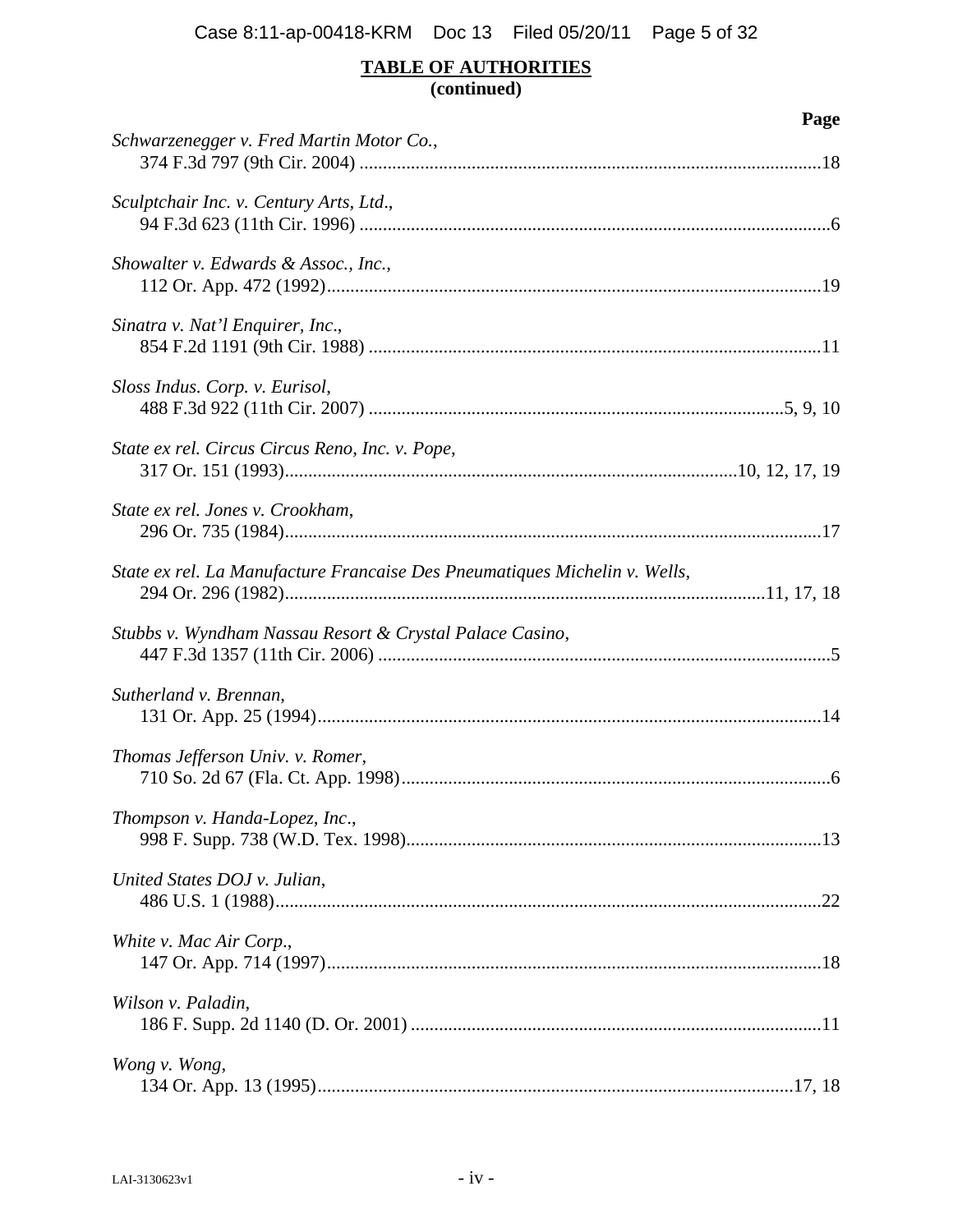# TABLE OF AUTHORITIES<br>(continued)

|                                  | Page |
|----------------------------------|------|
| Zippo Mfg. Co. v. Zippo DOT Com, |      |
| <b>STATUTES</b>                  |      |
|                                  |      |
|                                  |      |
|                                  |      |
|                                  |      |
|                                  |      |
|                                  |      |
|                                  |      |
|                                  |      |
|                                  |      |
| <b>OTHER AUTHORITIES</b>         |      |
|                                  |      |
|                                  |      |
|                                  |      |
|                                  |      |
|                                  |      |
|                                  |      |
|                                  |      |
|                                  |      |
|                                  |      |
|                                  |      |
|                                  |      |
|                                  |      |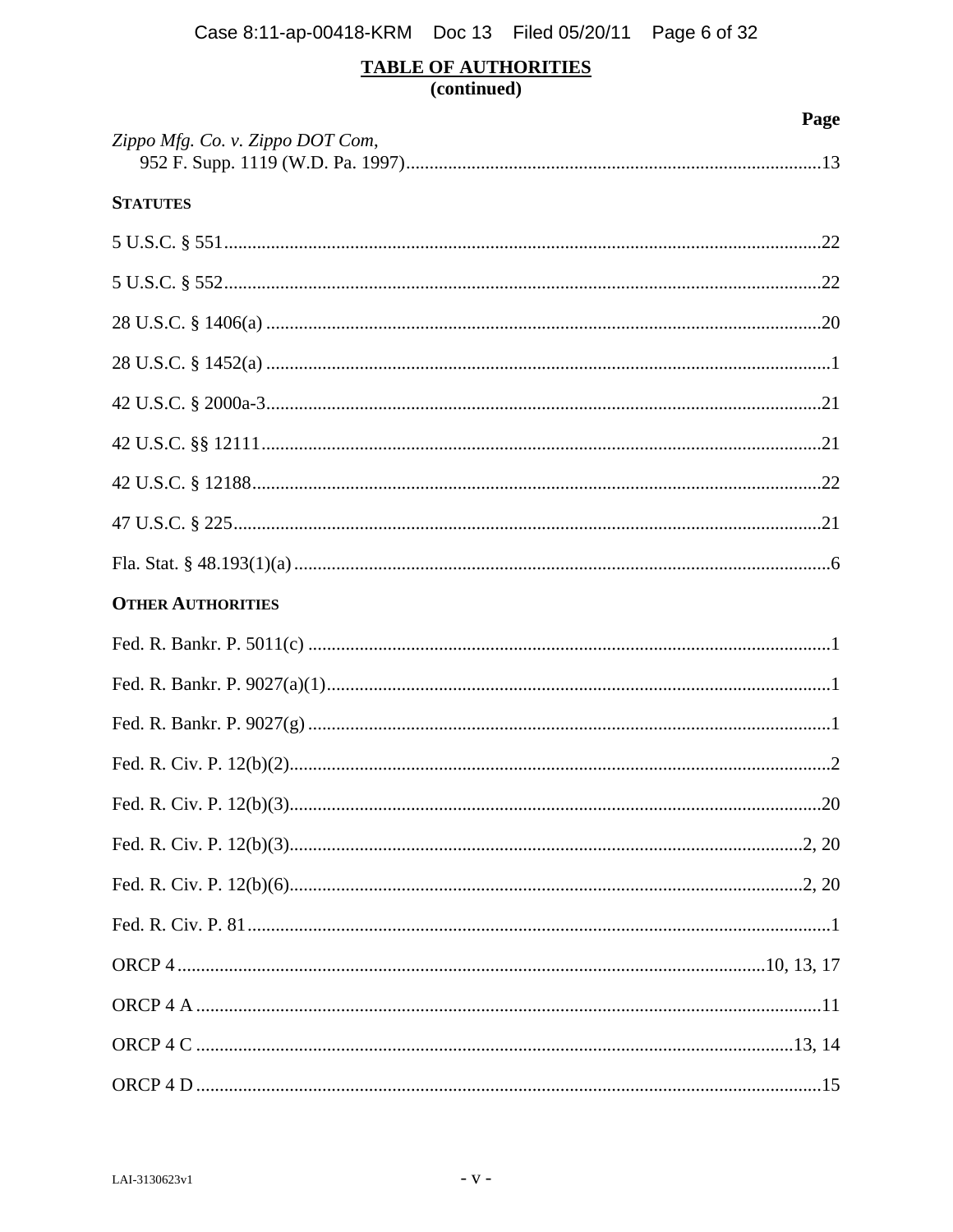# TABLE OF AUTHORITIES<br>(continued)

|                     | Page |
|---------------------|------|
|                     |      |
|                     |      |
|                     |      |
|                     |      |
|                     |      |
|                     |      |
|                     |      |
| <b>CONSTITUTION</b> |      |
|                     |      |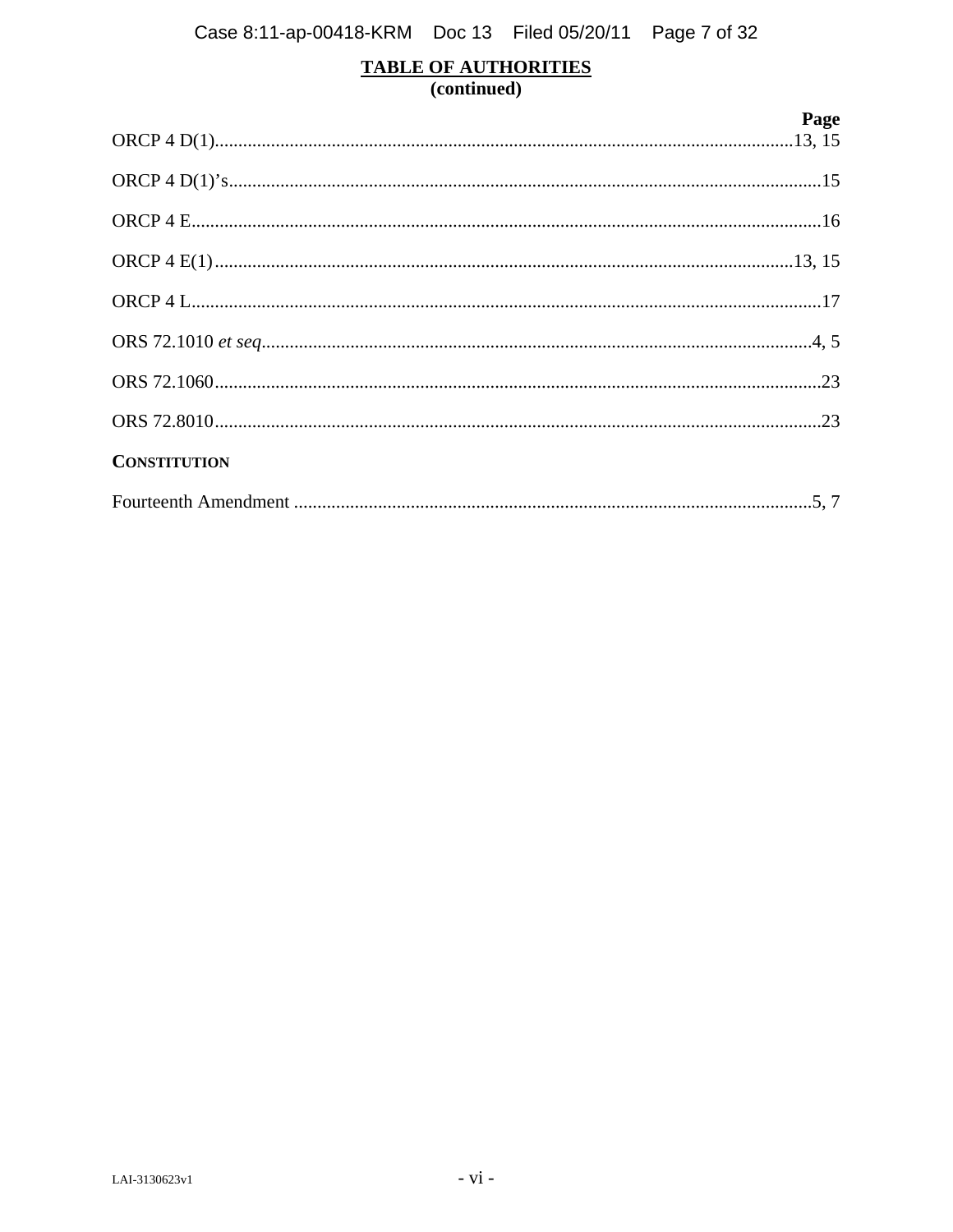#### **INTRODUCTION**

<span id="page-7-0"></span>Plaintiff Denise Subramaniam ("Plaintiff") improperly filed a suit against defendant Internet Corporation for Assigned Names and Numbers ("ICANN"), and others, in the Circuit Court of the State of Oregon alleging that ICANN breached a duty owed to Plaintiff by allowing several of her Internet domain name registrations to expire. With respect to ICANN, however, Plaintiff sued the wrong party, in the wrong jurisdiction, under the wrong statutes because Oregon lacks personal jurisdiction over ICANN and ICANN has no connection to Plaintiff's alleged injuries. To make matters worse, Plaintiff's entire action – including the claims against ICANN – was removed directly to Bankruptcy Court for the Middle District of Florida by defendant Susan K. Woodard, Trustee for the bankruptcy estate of defendant Charles Steinberger.<sup>[1](#page-7-1)</sup> Since ICANN was not properly served with the Complaint until after the action was removed to Bankruptcy Court, ICANN is responding to Plaintiff's Complaint at this time and in this forum to preserve all of its defenses and claims. *See* Fed. R. Civ. P. 81; Fed. R. Bankr. P. 90[2](#page-7-2)7 $(g)$ .<sup>2</sup>

Regardless of where this motion is ultimately heard, Plaintiff's Complaint against ICANN must be dismissed on several independent grounds.

<span id="page-7-1"></span><sup>&</sup>lt;u>1</u> <sup>1</sup> Concurrently with this Motion, ICANN is filing a Motion for Withdrawal of Reference of the Adversary Proceeding as against ICANN from Bankruptcy Court to Florida District Court. As reflected in that Motion, the Trustees' removal of the entire Oregon State Court action directly to Bankruptcy Court in Florida was defective and in contravention of the procedures mandated by 28 U.S.C. § 1452(a) and Bankruptcy Rule 9027(a)(1), which required the Trustee to file the Notice of Removal with the Oregon District Court as to only the bankruptcy-related claims and then seek a transfer to the Middle District of Florida where the bankruptcy action is proceeding. Because the Trustee improperly removed the entire Oregon State Court action directly to Bankruptcy Court, the claims against ICANN are improperly venued in the Bankruptcy Court and the Bankruptcy Court lacks subject matter jurisdiction over those claims. *See* ICANN's Motion for Withdrawal of Reference and its supporting Memorandum of Law.

<span id="page-7-2"></span> $2^2$  By doing so, ICANN is not subjecting itself to the jurisdiction of this Court, Florida District Court or Oregon State Court, but is rather complying with the statutory procedures for responding, post removal, to Plaintiff's Complaint. Because the Bankruptcy Court is not the proper forum to decide ICANN's Motion to Dismiss, ICANN is concurrently filing, pursuant to Rule 5011(c) of the Federal Rules of Bankruptcy Procedure, a motion to stay all further proceedings as against ICANN in the Bankruptcy Court, including any determination on this Motion, pending the outcome of ICANN's Motion for Withdrawal of Reference.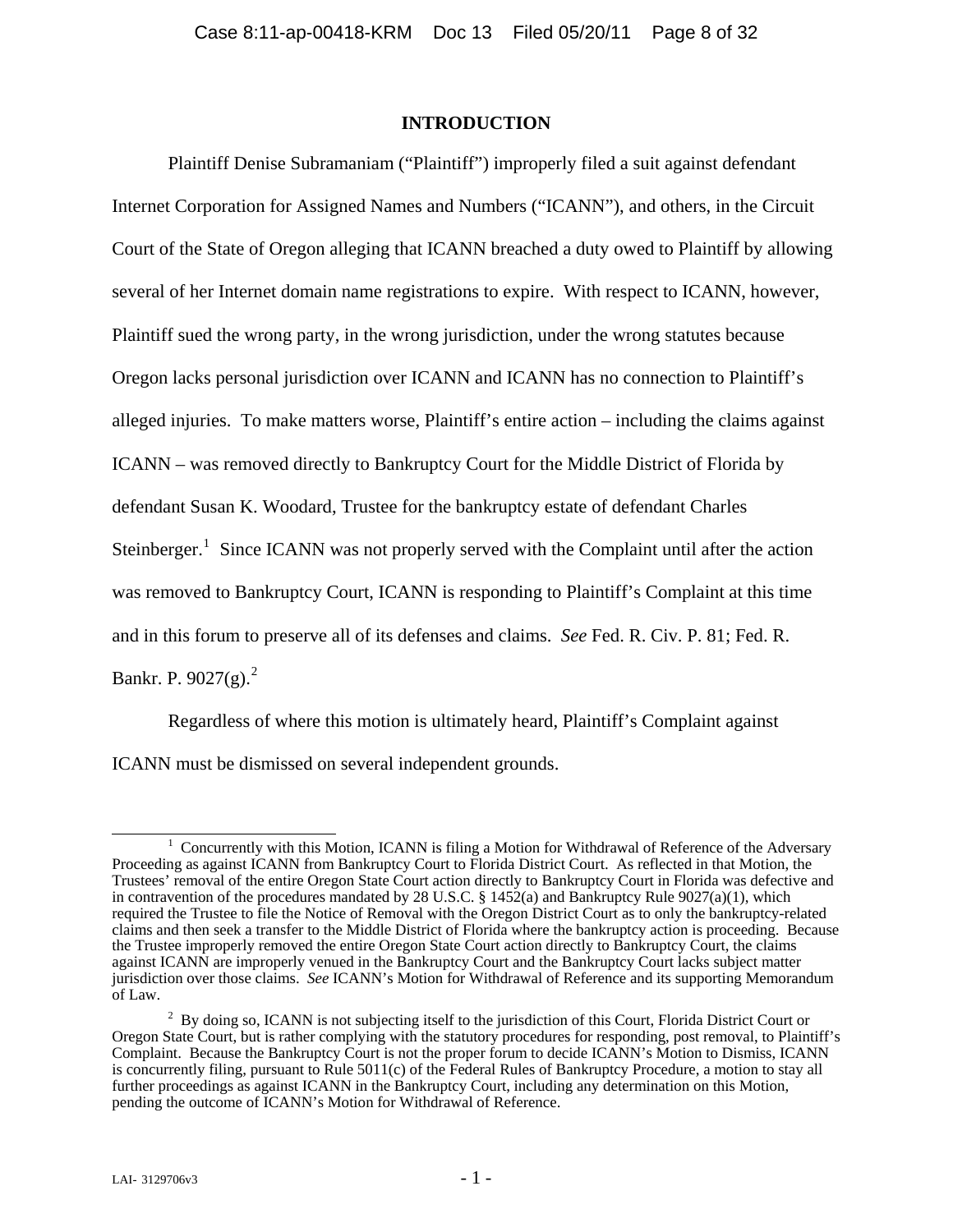#### Case 8:11-ap-00418-KRM Doc 13 Filed 05/20/11 Page 9 of 32

<span id="page-8-0"></span>*First*, neither this Court, nor any other court in Florida or in Oregon, can properly exercise personal jurisdiction over ICANN (a California non-profit public benefit corporation). ICANN maintains no offices, facilities or other presence in Florida or Oregon; ICANN has no assets or employees in Florida or Oregon; ICANN does not conduct business in Florida or Oregon; and ICANN does not have any sufficient contacts with Florida or Oregon that would render it subject to suit in either jurisdiction. Plaintiff, who bears the burden of alleging jurisdictional facts, cannot allege the "minimum contacts" necessary for a Florida or Oregon court to assert personal jurisdiction over ICANN. As such, this action should be dismissed, under Federal Rule of Civil Procedure 12(b)(2), for a lack of personal jurisdiction.

*Second*, this action should be dismissed, under Federal Rule of Civil Procedure 12(b)(3), for a lack of venue in Florida and Oregon. Other than defendant Steinberger's bankruptcy proceeding in Florida, this case has nothing to do with the State of Florida. Likewise, other than Plaintiff's residence in Oregon, this case has nothing to do with the State of Oregon.

*Finally*, Plaintiff asserts claims under statutes that do not apply to ICANN – such as the Americans with Disabilities Act, the Freedom of Information Act and Oregon's Commercial Code – and under a contract she is not a party or beneficiary to. Accordingly, Plaintiff's entire Complaint against ICANN should be dismissed, under Federal Rule of Civil Procedure 12(b)(6), for a complete failure to state a claim.

#### **FACTUAL BACKGROUND**

#### Background on ICANN

ICANN is a California non-profit public benefit corporation with its principal place of business in Marina del Rey, California. ICANN does not engage in commercial business, but rather administers the Internet's domain name system, pursuant to a series of agreements with the United States Department of Commerce. ICANN's coordination role is fulfilled in certain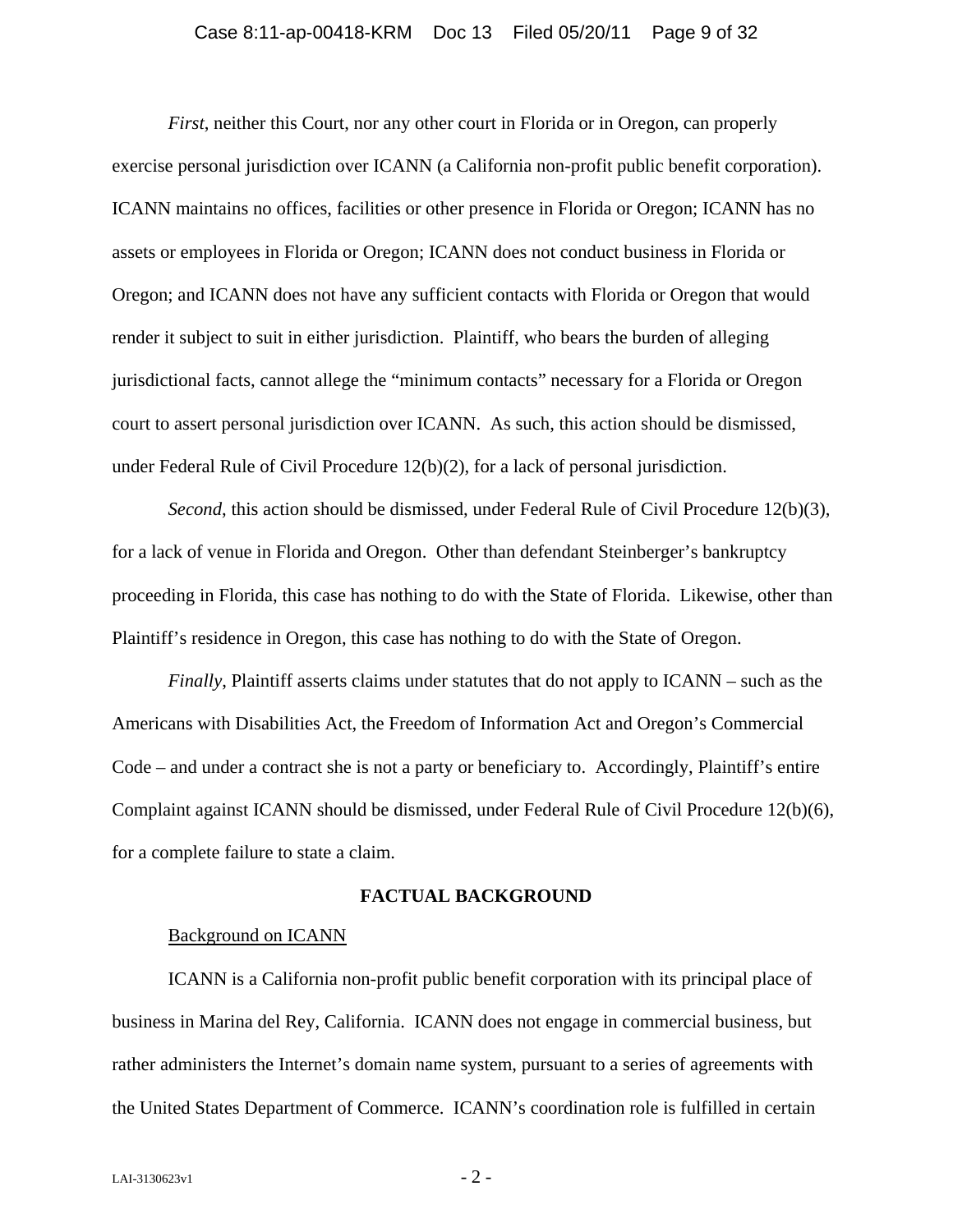#### Case 8:11-ap-00418-KRM Doc 13 Filed 05/20/11 Page 10 of 32

ways. For example, and relevant to Plaintiff's allegations, consumers may obtain the right to use Internet domain names (such as google.com or uscourts.gov) through companies known as "Registrars." ICANN operates an accreditation system that has produced a highly competitive Registrar marketplace, with over 900 accredited Registrars, including defendant Internet.bs. These Registrars then allocate the right to use a certain Internet domain name to consumers. ICANN does not directly contract with any consumer, and certainly has not with Plaintiff.

ICANN has no company facilities, assets or real estate in Florida or Oregon, is not registered to do business in Florida or Oregon, does not solicit business in Florida or Oregon, does not have any phone number or mailing address in Florida or Oregon, does not sell any goods or services in Florida or Oregon, does not have a bank account in Florida or Oregon, and does not have any employees in Florida or Oregon. Declaration of Akram Atallah In Support of ICANN's Motion to Dismiss ("Atallah Decl.") at ¶¶ 3, 8-12, 14-15, 16-20, 22-23.

The only plausible contact ICANN has with Florida or Oregon, Florida and Oregon share with the rest of the world. ICANN operates a few passive websites on the Internet that provide information regarding its activities, as well as publicly available information about domain name registrations, including the websites at http://www.icann.org, http://www.iana.org, and http://www.internic.net. None of these websites are operated from web servers physically located in Oregon or Florida. *Id*. at ¶ 4. The websites contain information about ICANN, about the people who work for ICANN, and about the projects that ICANN has undertaken in connection with the Internet, but ICANN does not offer anything for sale on its websites. *Id*. In fact, ICANN does not sell anything anywhere. *Id*. at ¶ 3.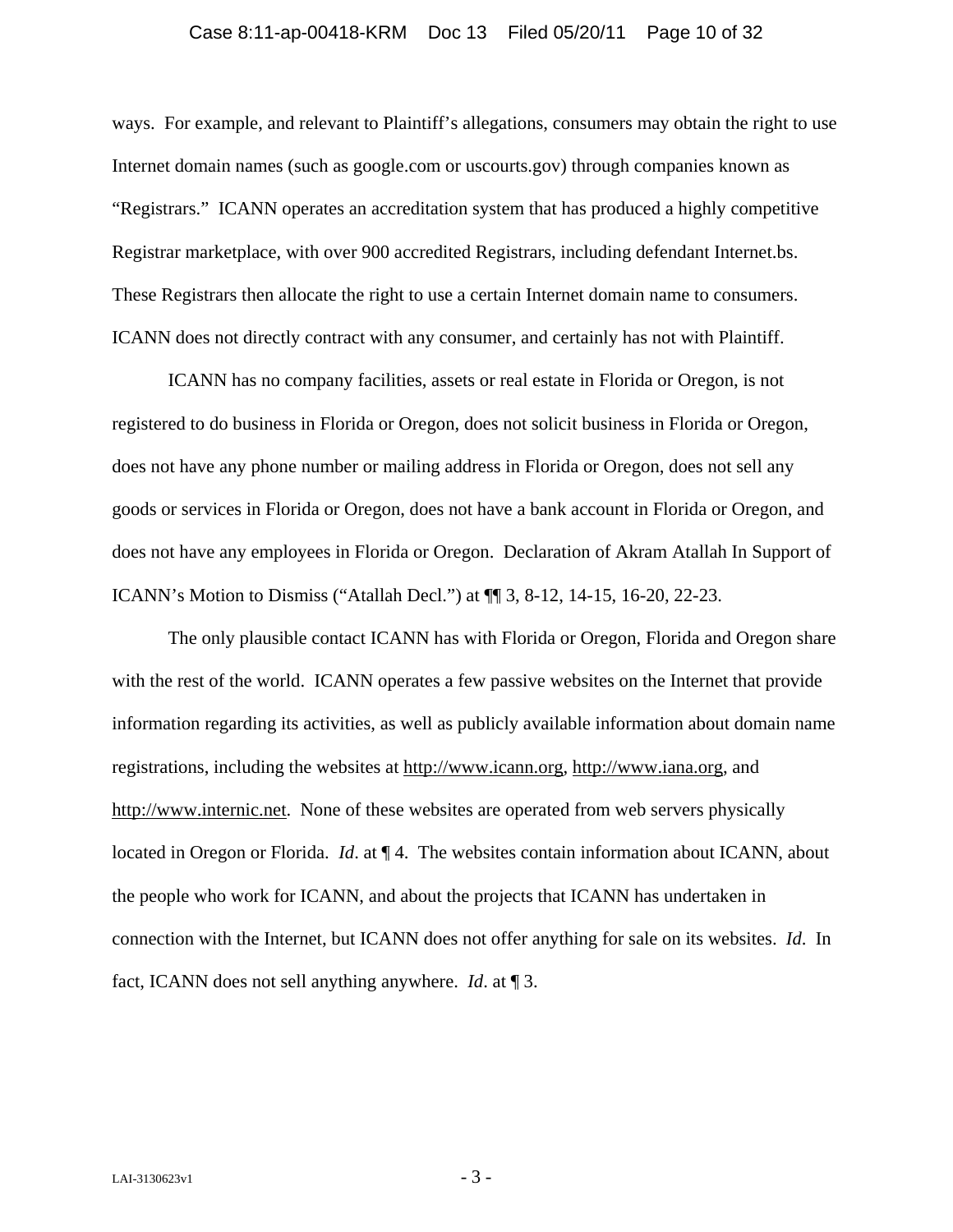#### Plaintiff's Complaint

<span id="page-10-0"></span>Plaintiff alleges that in 2003, she "contracted as a domain name reseller . . . with . . . 4Domains Inc., owned by defendant Charles Steinberger." Complaint ("Compl.") at ¶ 19. Under this alleged contract, Plaintiff alleges that she was able to purchase Internet domain names wholesale and "resell them to her business clients." *Id*. She further alleges that 4Domains later became insolvent and the owner, defendant Charles Steinberger, went bankrupt. *Id*. at ¶¶ 31, 35. After determining that 4Domains was in bankruptcy, ICANN allegedly transferred 4Domains' data and reseller accounts to another Registrar, defendant Internet.bs. *Id*. at ¶¶ 155, 156.

Plaintiff apparently alleges that after her domain name registrations were transferred to defendant Internet.bs, she was unable to communicate with Internet.bs via email because she was bedridden with a disability and Internet.bs did not offer phone support. *Id*. at ¶¶ 68, 159, 160. Plaintiff claims that as a result, several of her domain name registrations expired, *id*. at ¶¶ 67, 69, 70, which allegedly caused her to suffer economic injury and emotional distress. *Id*. at ¶¶ 140, 143-146.

Plaintiff's only allegations regarding ICANN relate to the Registrar Accreditation Agreement that ICANN maintains with third party Registrars (not Plaintiff) and its Statement of Registrar Accreditation Policy. *See id*. at ¶ 29. Plaintiff claims that under Oregon's Uniform Commercial Code (ORS 72.1010 *et seq*.) these documents create "express and implied warranties" to Plaintiff "regarding performance expectations for ICANN" and that ICANN breached its contractual obligations to Plaintiff and the general "public." *Id*. at ¶¶ 26, 43, 46. Plaintiff also alleges that ICANN violated the Americans with Disabilities Act for failing to give her adequate instructions on how to transfer her domain name registrations and for failing to require defendant Internet.bs to offer Plaintiff phone support. *Id*. at ¶¶ 155-165. Finally,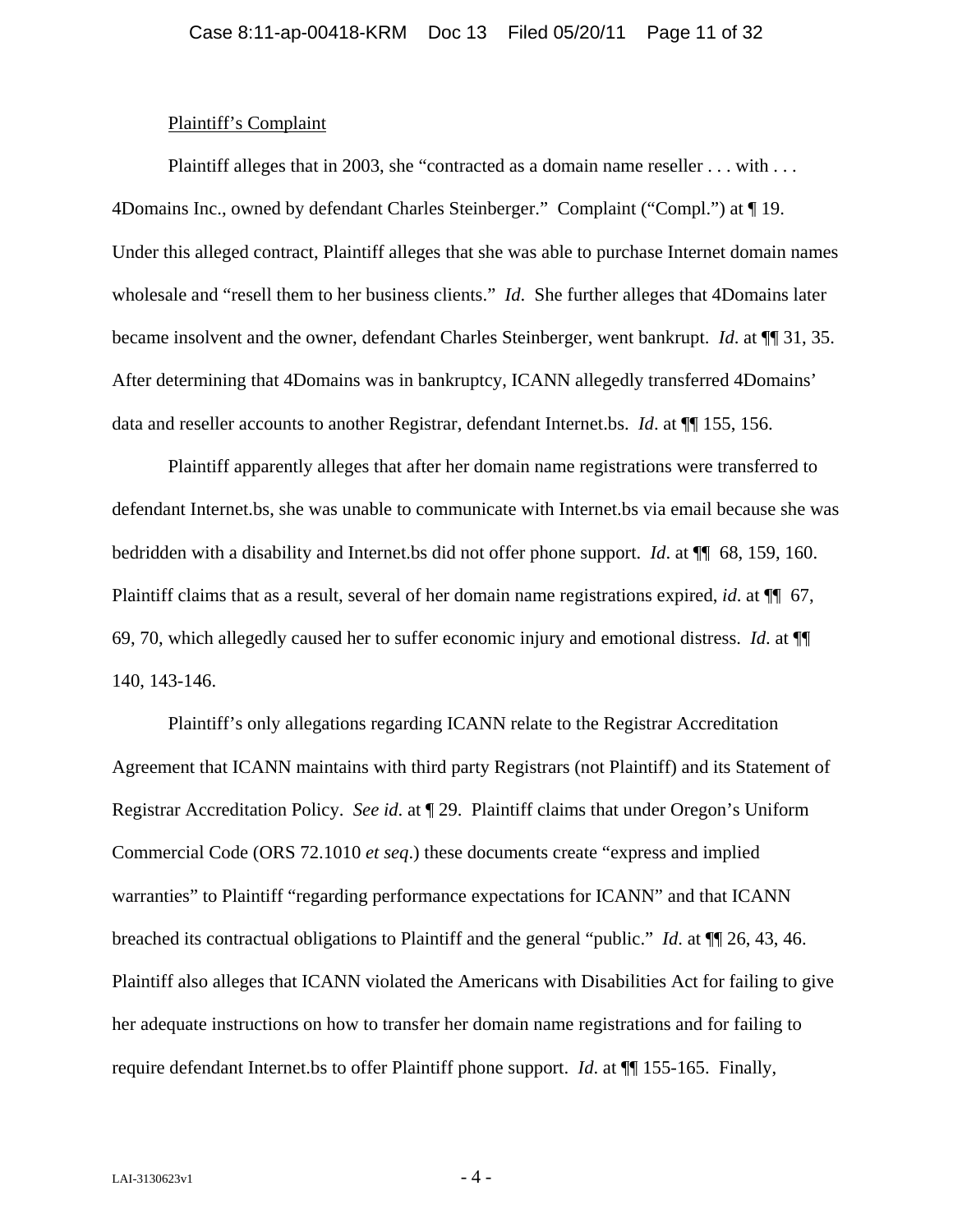<span id="page-11-0"></span>Plaintiff alleges that ICANN violated the Freedom of Information Act by failing to adequately respond to her request for records and to answer why ICANN transferred her domain name registrations to defendant Internet.bs. *Id*. at ¶¶ 170-174.

## **I. FLORIDA LACKS PERSONAL JURISDICTION OVER ICANN.**

ICANN does not have the necessary "minimum contacts" with Florida for this Court – or any court in Florida – to assert personal jurisdiction over ICANN. Determining whether personal jurisdiction can be exercised over a non-resident defendant like ICANN involves a twopart inquiry: (1) whether the exercise of jurisdiction is appropriate pursuant to Florida's longarm statute; and (2) whether exercising jurisdiction would violate the Due Process Clause of the Fourteenth Amendment. *Sloss Indus. Corp. v. Eurisol*, 488 F.3d 922, 925 (11th Cir. 2007). The second part of the inquiry asks whether there are sufficient "minimum contacts . . . such that maintenance of the suit does not offend traditional notions of fair play and substantial justice." *Helicopteros Nacionales de Colombia, S.A. v. Hall*, 466 U.S. 408, 414, 104 S. Ct. 1868, 1872, 80 L. Ed. 2d 404 (1984); *Int'l Shoe Co. v. Washington*, 326 U.S. 310, 316, 66 S. Ct. 154, 158, 90 L.Ed. 95 (1945). In other words, to satisfy constitutional concerns, ICANN must have reasonably expected to be haled into court in Florida. *See Burger King Corp. v. Rudzewicz*, 471 U.S. 462, 472, 105 S. Ct. 2174, 2181-82, 85 L. Ed. 2d 528 (1985).

It is Plaintiff's burden to "[establish] a prima facie case of personal jurisdiction." *Stubbs v. Wyndham Nassau Resort & Crystal Palace Casino*, 447 F.3d 1357, 1360 (11th Cir. 2006). And even if such a prima facie case is made, "[w]here, as here, [D]efendant submits affidavits to the contrary, the burden traditionally shifts back to the plaintiff to produce evidence supporting jurisdiction." *Meier v. Sun Int'l Hotels, Ltd.*, 288 F.3d 1264, 1269 (11th Cir. 2002). Even if she eventually tries, Plaintiff will not be able to carry this burden.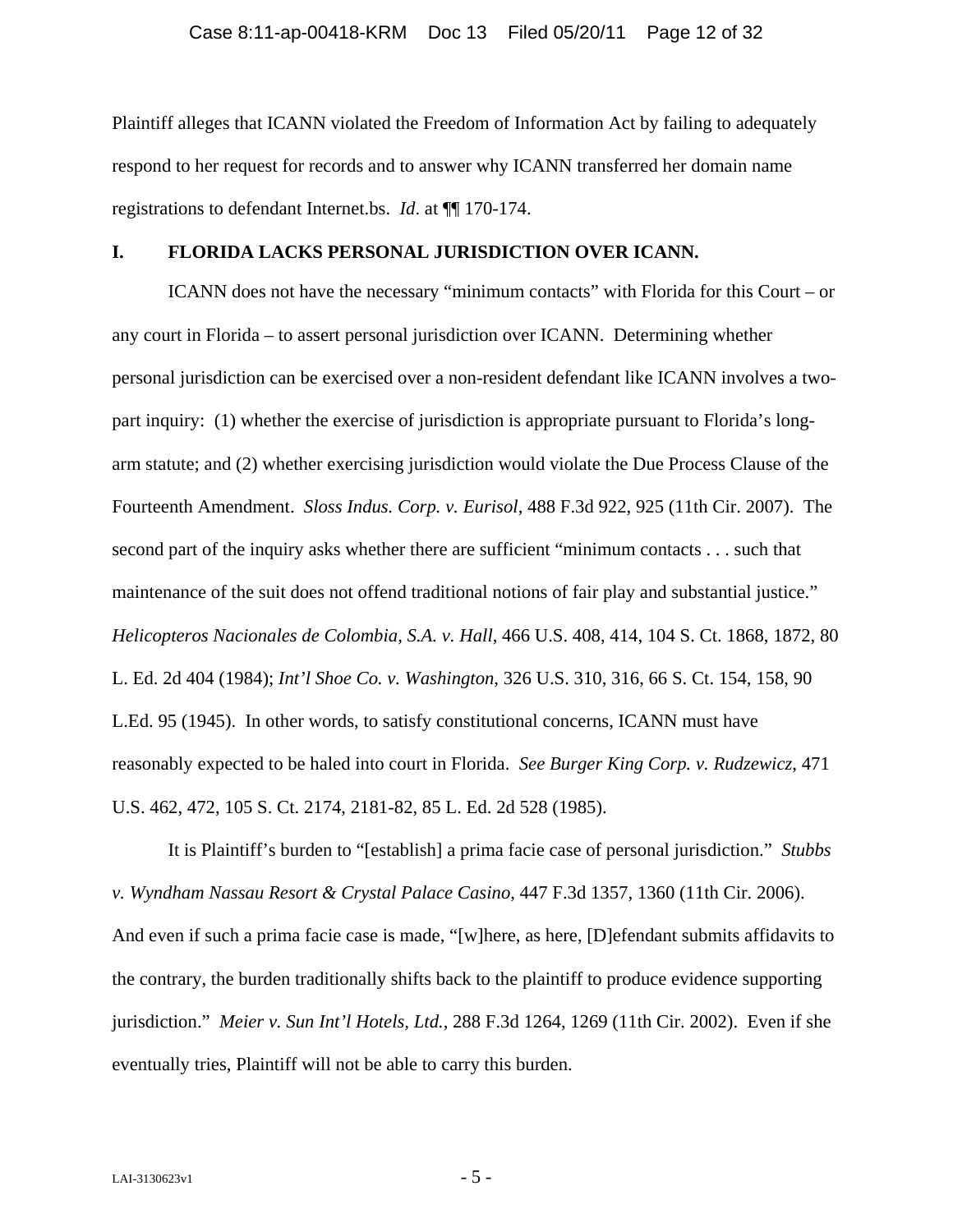#### **A. Florida's Long-Arm Statute Does Not Confer Jurisdiction Over ICANN.**

<span id="page-12-0"></span>"Since the extent of the long-arm statute is governed by [state law], federal courts are required to construe it as would the Florida Supreme Court." *Cable/Home Comm'n v. Network Prods.*, 902 F.2d 829, 856 (11th Cir. 1990) (citation omitted). Florida courts have held that "Florida's long-arm statute is to be strictly construed." *Sculptchair Inc. v. Century Arts, Ltd*., 94 F.3d 623, 627 (11th Cir. 1996); *see also Thomas Jefferson Univ. v. Romer*, 710 So. 2d 67, 71 (Fla. Ct. App. 1998).

ICANN has not undertaken any of the activities enumerated in Florida's long-arm statute that would subject it to jurisdiction in the State. The only arguably applicable provision in Florida's long-arm statute is Section 1(a), which may subject a defendant to jurisdiction if it carries on business in Florida. Fla. Stat. § 48.193(1)(a). "In order to establish that a defendant is 'carrying on business' for the purposes of the long-arm statute, the activities of the defendant must be considered collectively and show a general course of business activity in the [S]tate for pecuniary benefit." *Future Tech. Today, Inc. v. OSF Healthcare Sys.*, 218 F.3d 1247, 1249 (11th Cir. 2000).

But ICANN has not conducted any such business activity in Florida. ICANN is a notfor-profit California corporation with its principal place of business in California. Atallah Decl. at ¶ 2. ICANN has no employees, offices or agents in Florida. *Id*. at ¶¶ 8, 10 & 13. ICANN holds no business licenses in Florida. *Id.* at  $\P$  14. ICANN does not offer anything for sale to Florida residents; in fact, ICANN does not sell anything. *Id*. at ¶¶ 3 & 15. On similar facts, the Eleventh Circuit recently found that Florida courts lacked personal jurisdiction over a group of defendants because they did not manufacture, sell or solicit orders for products in Florida and they did not maintain offices or agents in the State. *See Sculptchair Inc.*, 94 F.3d at 627-28; *see also Response Reward Sys., L.C. v. Meijer Inc*., 189 F. Supp. 2d 1332, 1336-37 (M.D. Fla. 2002)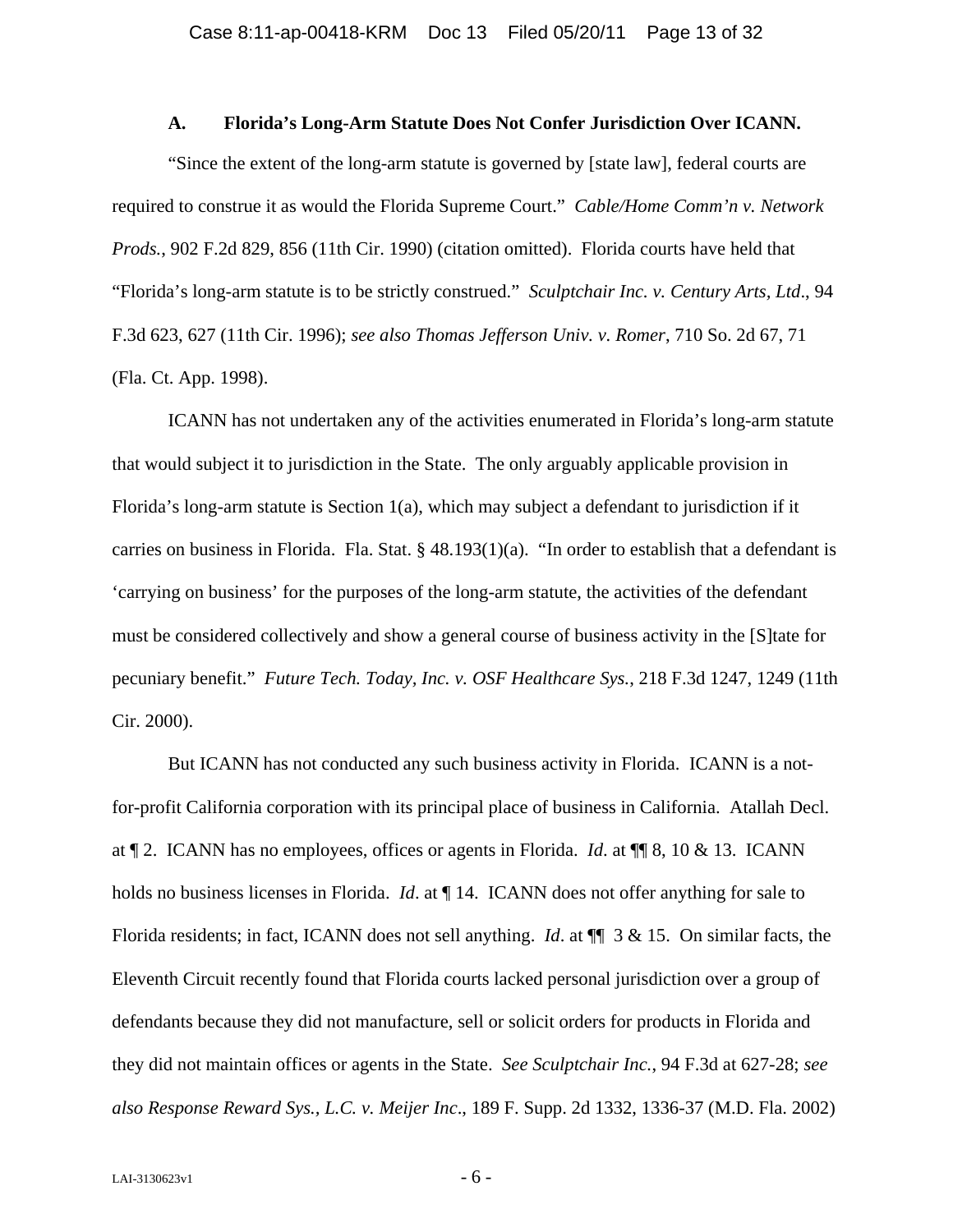#### Case 8:11-ap-00418-KRM Doc 13 Filed 05/20/11 Page 14 of 32

<span id="page-13-0"></span>(ruling that the defendant did not operate a business in Florida because it "has no employees, officers, property, telephone number or mailing address in Florida"). The conclusion, here, should be no different.

Finally, any argument that ICANN conducts business in Florida because it maintains a passive Internet website that can be viewed by Florida residents if they so chose must be rejected. Indeed, the Middle District of Florida has already held that the maintenance of a passive website, such as ICANN's, does not constitute operating a business for the purposes of the long-arm statute. *Miller v. Berman*, 289 F. Supp. 2d 1327, 1332-33 (M.D. Fla. 2003) (defendants' Internet website did not constitute "conducting or carrying on business in the state of Florida" because defendants did not solicit business or contract with Florida residents over the Internet).

In sum, Plaintiff cannot allege facts sufficient to satisfy Florida's long-arm statute. Without going any further, this Court has sufficient justification to dismiss Plaintiff's entire Complaint against ICANN for want of personal jurisdiction under Florida's long-arm statute.

#### **B. The Due Process Clause Does Not Confer Jurisdiction Over ICANN.**

The Due Process Clause of the Fourteenth Amendment provides further justification for dismissal of Plaintiff's claims. To be clear, the exercise of jurisdiction over ICANN in Florida does not comport with due process.

"The Due Process Clause protects an individual's liberty interest in not being subject to the binding judgments of a forum with which he has established no meaningful 'contacts, ties, or relations.'" *Burger King Corp.*, 471 U.S. at 471-72, 105 S. Ct. at 2181. Due process requires two elements be established: (1) the defendant must have certain "minimum contacts" with the forum state; and (2) the maintenance of the suit must not offend "'traditional notions of fair play and substantial justice.'" *Int'l Shoe Co.*, 326 U.S. at 316, 66 S. Ct. at 158.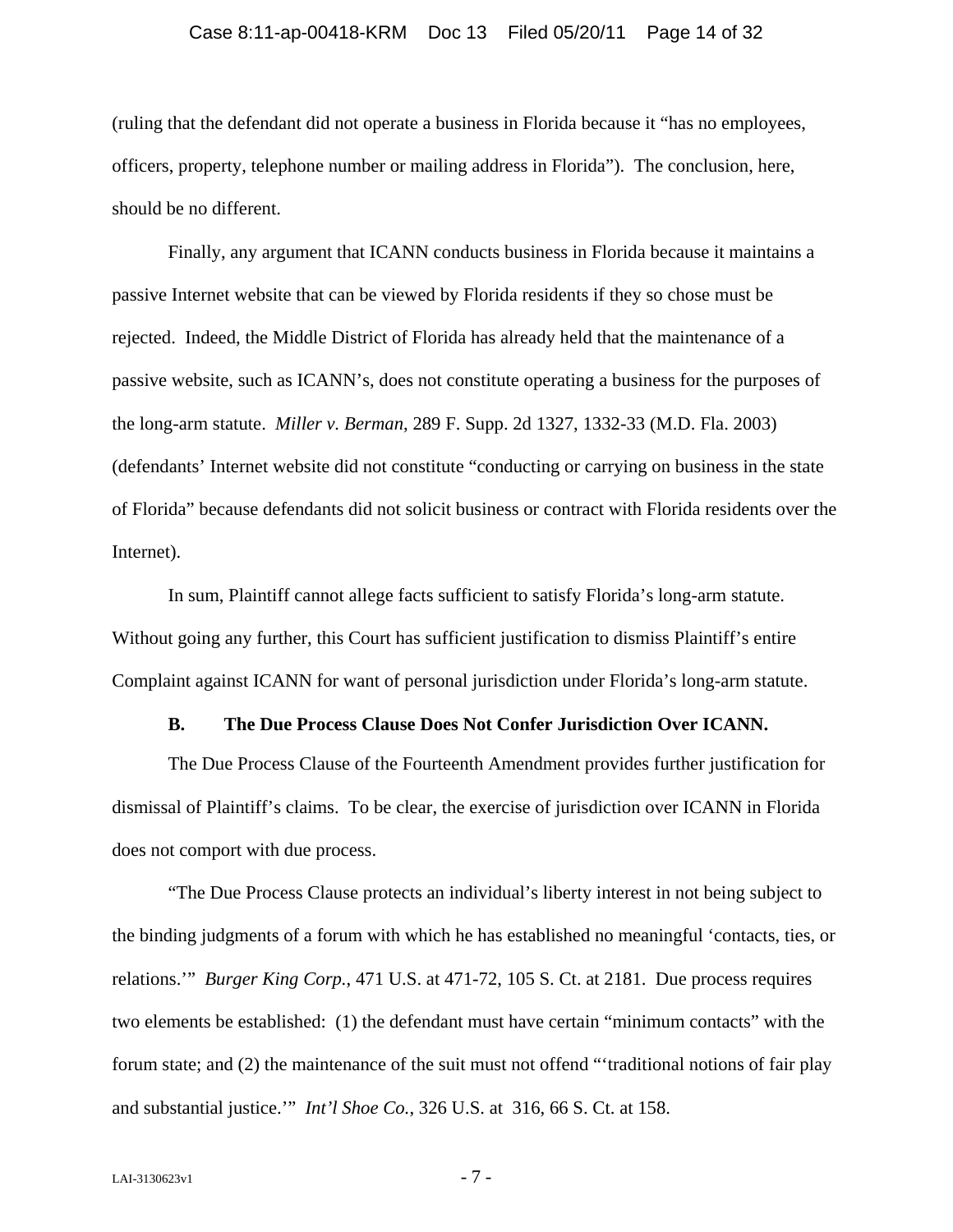<span id="page-14-0"></span>"Minimum Contacts within the forum may give rise to two types of personal jurisdiction: specific or general jurisdiction." *Response Reward Sys.*, 189 F. Supp. at 1338; *see Helicopteros Nacionales de Colombia, S.A*, 466 U.S. at 414-15, 104 S. Ct. at 1872. Here, ICANN is subject to neither.

### **1. ICANN Is Not Subject To General Jurisdiction In Florida.**

To assert general jurisdiction, ICANN must have "continuous and systematic" contacts with Florida. *Fraser v. Smith*, 594 F.3d 842, 846 (11th Cir. 2010). Factors that weigh against general jurisdiction include a lack of business or a business license in the forum, *Helicopteros Nacionales de Colombia, S.A*, 466 U.S. at 416, 104 S. Ct. at 1873, a lack of property ownership in the forum, *Nat'l Enquirer, Inc. v. News Group News, Ltd.*, 670 F. Supp. 962, 966-67 (S.D. Fla. 1987), or a lack of any bank accounts, telephone listings, or mailing addresses in the forum. *Id*. at 966. All of these factors weigh against exercising general jurisdiction over ICANN in Florida.

As established above, ICANN does not have continuous and systematic contacts with Florida. ICANN has no employees, assets, bank accounts, real property, personal property, offices, or other facilities in Florida. Atallah Decl. at ¶¶ 8 & 10-12. ICANN is not licensed to do business in Florida, does not have a registered agent for service of process in Florida, and has no phone numbers or mailing addresses in Florida. *Id*. at ¶¶9 & 13-14. Finally, ICANN's websites, which are operated from web servers physically located in Southern California and Virginia, do not offer anything for sale. *Id*. at ¶ 4. And the operation of these websites outside of Florida does not subject ICANN to jurisdiction within Florida. *See Miller*, 289 F. Supp. 2d at 1336 ("[T]he exercise of [general] jurisdiction over Defendants in the State of Florida is not proper because placing an informational website on the Internet does not amount to sufficient contacts with the forum."); *Bird v. Parsons*, 289 F.3d 865, 874 (6th Cir. 2002) (ruling that the fact that the defendant "maintains a website that is accessible to anyone over the Internet is insufficient to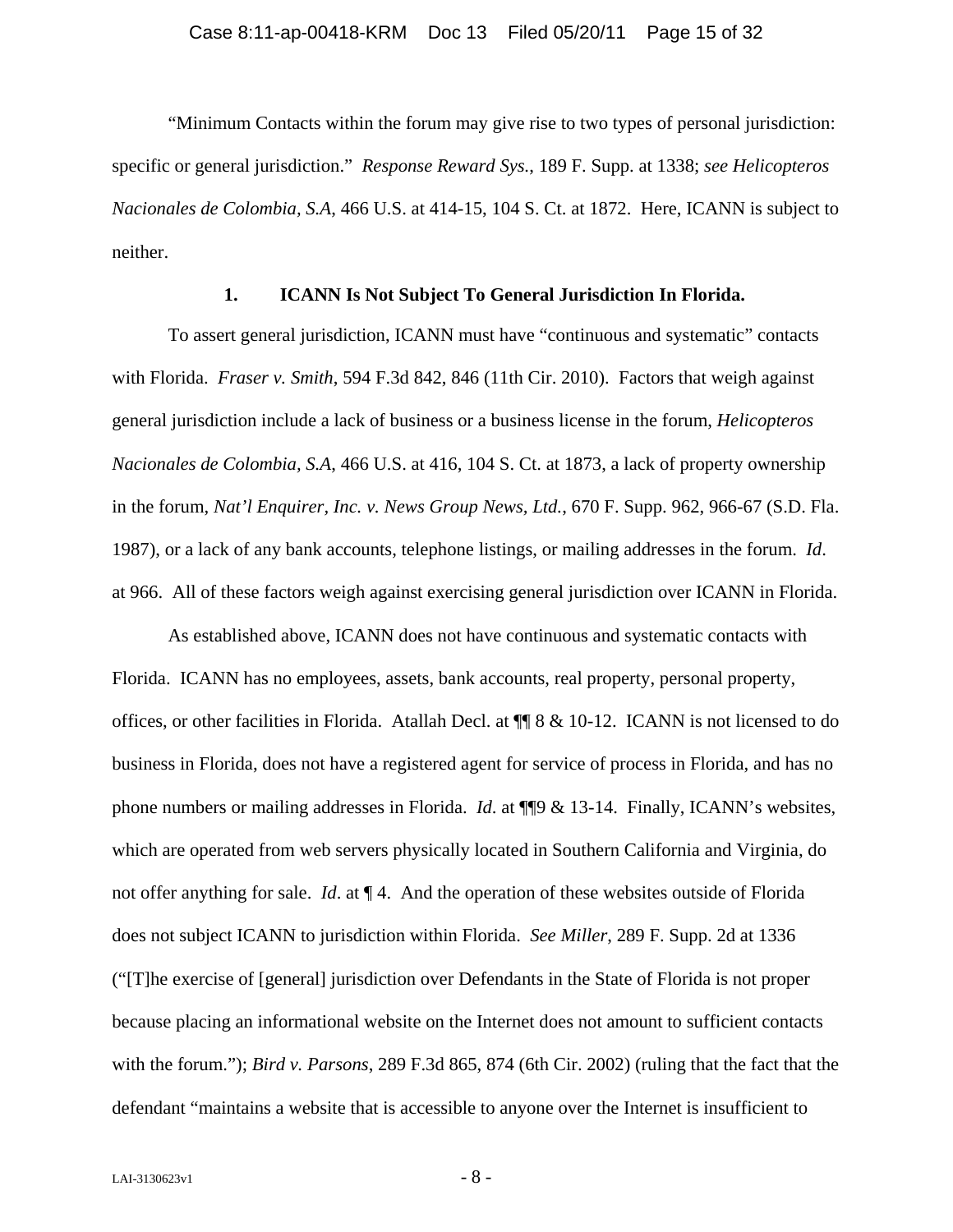<span id="page-15-0"></span>justify general jurisdiction"); *Mink v. AAAA Dev. LLC*, 190 F.3d 333, 336-37 (5th Cir. 1999) (nationwide toll-free telephone number and website insufficient). ICANN therefore has none of the contacts with Florida that would subject it to general jurisdiction here. *Helicopteros Nacionales de Colombia, S.A.*, 466 U.S. at 416, 104 S. Ct. at 1873; *Nat'l Enquirer, Inc.*, 670 F. Supp. at 967.

## **2. ICANN Is Not Subject To Specific Jurisdiction In Florida.**

"Specific" jurisdiction arises "out of a party's activities in the forum state that are related to the cause of action alleged in the complaint." *Sloss Indus. Corp.*, 488 F.3d at 925 (quotation marks and citation omitted). The Eleventh Circuit employs a three-part test for determining whether minimum contacts sufficient to support specific personal jurisdiction exist: (1) the defendant's contacts with Florida must involve some act by which the defendant purposefully avails itself of the privilege of conducting activities within the State; (2) the defendant's contacts with the State must give rise to the plaintiff's cause of action; and (3) the defendant's contacts with the State must be such that the defendant should reasonably anticipate being haled into court there. *See Future Tech. Today, Inc.*, 218 F.3d at 1250-51; *Miami Breakers Soccer Club v. Women's United Soccer Assoc.*, 140 F. Supp. 2d 1325, 1330 (S.D. Fla. 2001). "The touchstone of sufficient contacts is that the defendant 'purposefully directed' its activities at residents of the forum-state." *JB Oxford Holdings, Inc. v. Net Trade, Inc.*, 76 F. Supp. 2d 1363, 1366 (M.D. Fla. 1999); *see Burger King*, 471 U.S. at 472-73, 105 S. Ct. at 2181-82, *Response Reward Sys.*, 189 F. Supp. 2d at 1338 (finding no specific personal jurisdiction because the defendant's activities could not be considered to be "purposefully directed to the State of Florida"). All of these factors weigh against exercising specific jurisdiction over ICANN in Florida.

As established above, ICANN does no business in Florida and is not party to any contracts with Plaintiff involving Florida in any way. Atallah Decl. at ¶¶ 7 & 14. Indeed,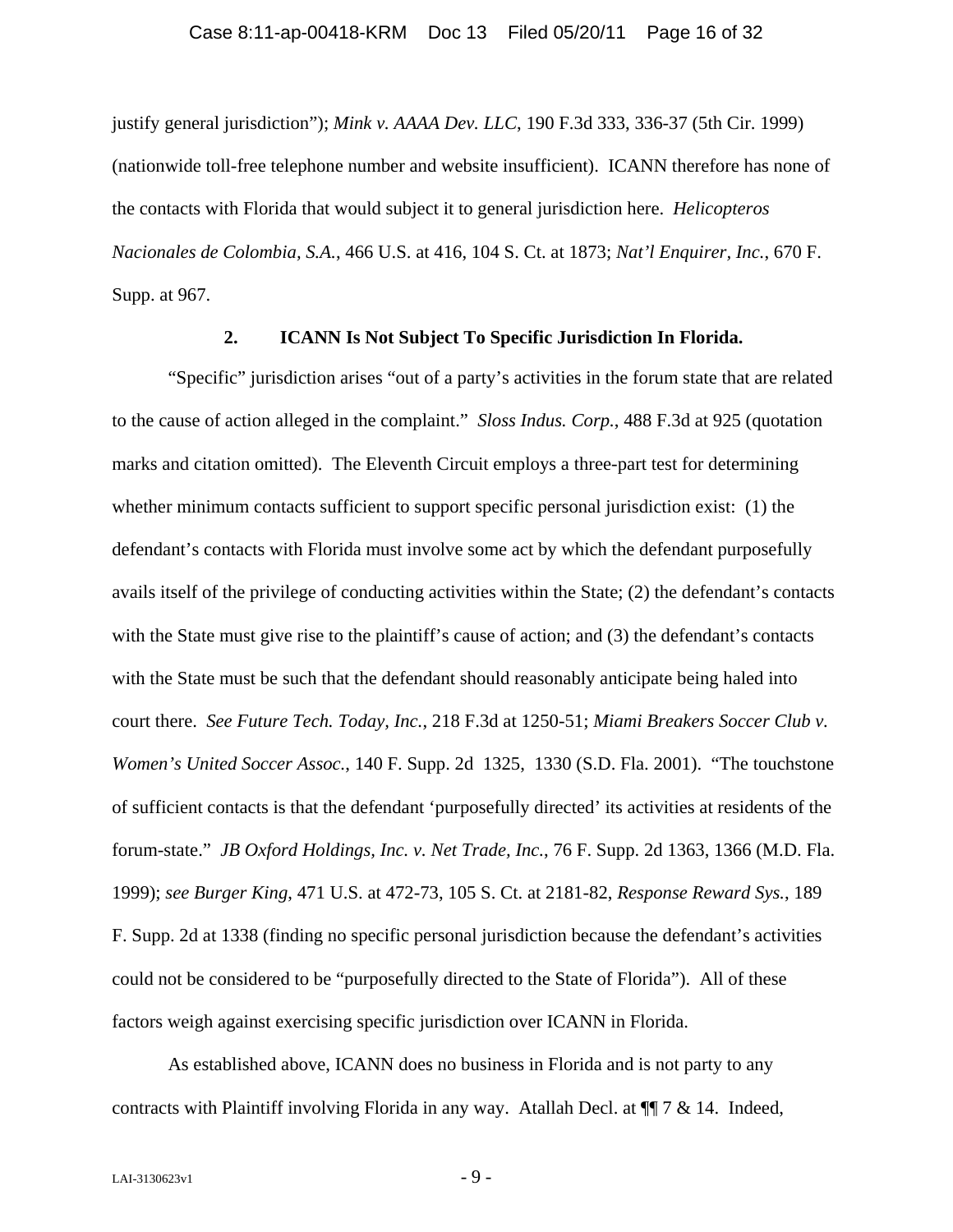#### Case 8:11-ap-00418-KRM Doc 13 Filed 05/20/11 Page 17 of 32

<span id="page-16-0"></span>ICANN has no contacts with the state of Florida, much less contacts that gave rise to Plaintiff's claims against ICANN. *Fraser*, 594 F.3d at 850 ("'[A] fundamental element of the specific jurisdiction calculus is that plaintiff's claim must 'arise out of or relate to' at least one of defendant's contacts with the forum.'") (citation omitted). Specific personal jurisdiction is further lacking because ICANN did nothing to "purposefully avail[] itself of the privilege of conducting activities" in Florida, and could not "reasonably anticipate being haled into [this] court." *Sloss Indus. Corp*., 488 F.3d at 925 (quotation marks and citation omitted).

In short, ICANN has no meaningful contacts with Florida and the exercise of Florida jurisdiction over ICANN is therefore unreasonable. Plaintiff's Complaint against ICANN must therefore be dismissed for want of personal jurisdiction.

#### **II. OREGON LACKS PERSONAL JURISDICTION OVER ICANN.**

Similar to the types of contacts lacking with the State of Florida, Plaintiff cannot establish that ICANN has contacts with Oregon sufficient to subject it to jurisdiction in that State either. As such, this Court should dismiss Plaintiff's Complaint with prejudice, rather than transferring her claims back to Oregon District Court.

Oregon's Rules of Civil Procedure ("ORCP") set forth the circumstances under which an Oregon court has personal jurisdiction over a non-resident defendant, like ICANN. Under ORCP 4, Oregon's exercise of jurisdiction over an out-of-state defendant is either general, specific, or conferred under Oregon's "catch-all" due process provision. *North Pac. Ins. Co. v. Switzler*, 143 Or. App. 223, 235-36 (1996). To satisfy due process, a plaintiff must satisfy a twopart inquiry. First, the plaintiff must allege material facts demonstrating that a defendant has "minimum contacts" with Oregon. *State ex rel. Circus Circus Reno, Inc. v. Pope*, 317 Or. 151, 159 (1993). Second, even if minimum contacts exist, exercising jurisdiction over the defendant must be reasonable in light of traditional notions of "fair play and substantial justice." *Id*. (*citing*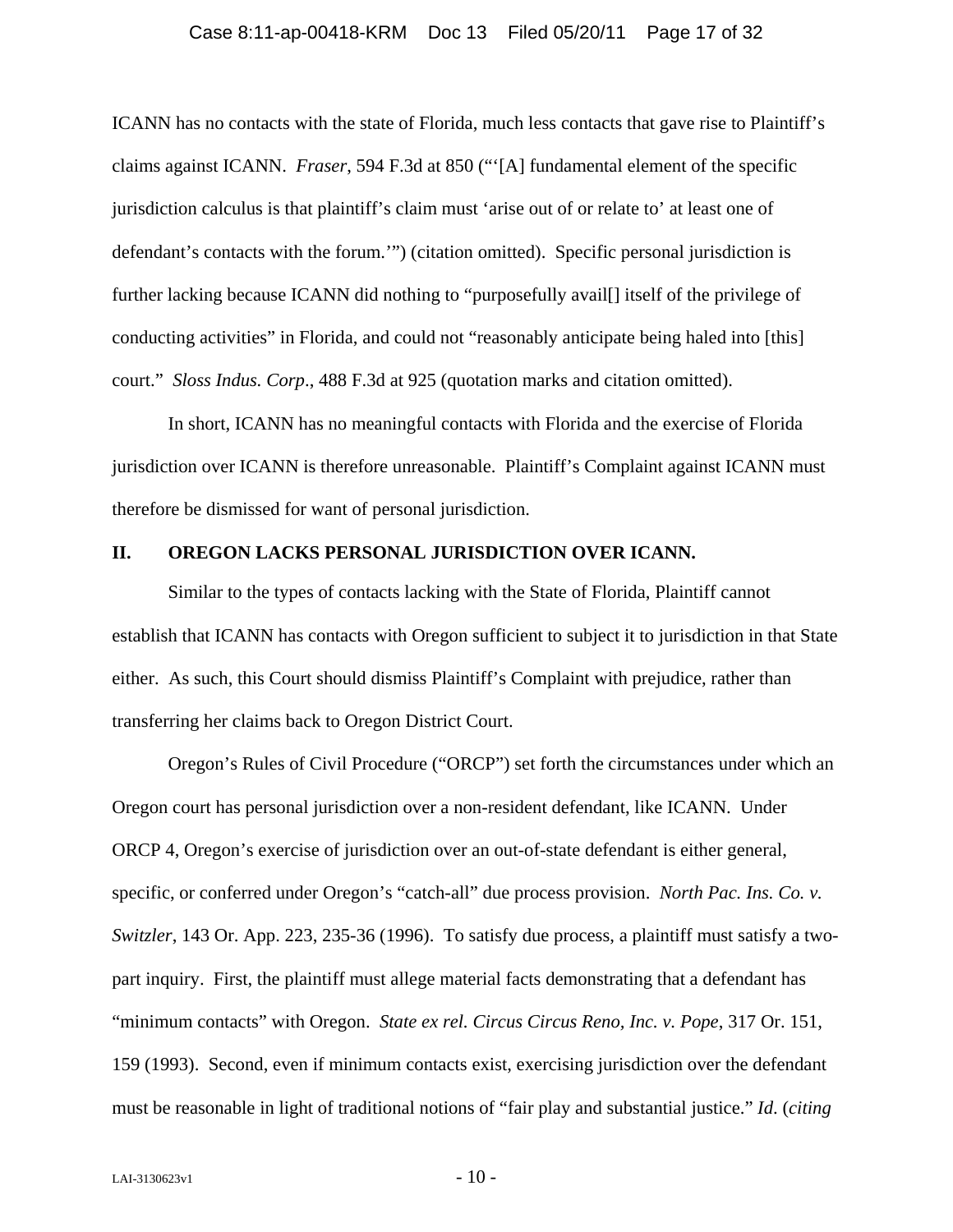<span id="page-17-0"></span>*Burger King Corp*, 471 U.S. 462 (1985)). Here, Plaintiff has not alleged sufficient material facts to support personal jurisdiction over ICANN in Oregon under either the long-arm statute or the Due Process Clause. *Sinatra v. Nat'l Enquirer, Inc*., 854 F.2d 1191, 1194 (9th Cir. 1988) ("When a defendant challenges the sufficiency of personal jurisdiction, the plaintiff bears the burden of establishing personal jurisdiction over the defendant."); *State ex rel. La Manufacture Francaise Des Pneumatiques Michelin v. Wells*, 294 Or. 296, 299 (1982) (restating the wellestablished rule that it is a plaintiff's burden to "allege and prove facts sufficient to establish jurisdiction"). As such, Plaintiff's Complaint should be dismissed with prejudice.

#### **A. ICANN Is Not Subject To General Jurisdiction In Oregon.**

ORCP 4 A provides for general jurisdiction over a defendant in any action against a defendant who, at the time the action is commenced, "is engaged in substantial and not isolated activities within this state, whether such activities are wholly interstate, intrastate, or otherwise."<sup>[3](#page-17-1)</sup> The standard for establishing general jurisdiction is "fairly high," and requires that the defendant's contacts be of the sort that "approximate physical presence" in Oregon. *Wilson v. Paladin*, 186 F. Supp. 2d 1140, 1143 (D. Or. 2001).

Like Florida, ICANN is not subject to general jurisdiction in Oregon. ICANN has no employees, assets, bank accounts, real property, personal property, offices, or other facilities in Oregon. Atallah Decl. at  $\P$  16 & 18-20. ICANN is not licensed to do business in Oregon, does not have a registered agent for service of process in Oregon, and has no phone numbers or mailing addresses in Oregon. *Id*. at ¶¶ 17 & 21-22. ICANN does not collect fees directly from domain name registrants, such as Plaintiff, and has no contracts with Plaintiff in Oregon. *Id*. at  $\P$ [ $\frac{1}{2}$  6  $\&$  7. Finally, ICANN's websites, which are operated from web servers physically located in

<span id="page-17-1"></span> <sup>3</sup>  $3$  The remaining provisions of ORCP 4 A are inapplicable to ICANN because ICANN is not a natural person or an Oregon corporation, and it has not expressly consented to jurisdiction in Oregon courts.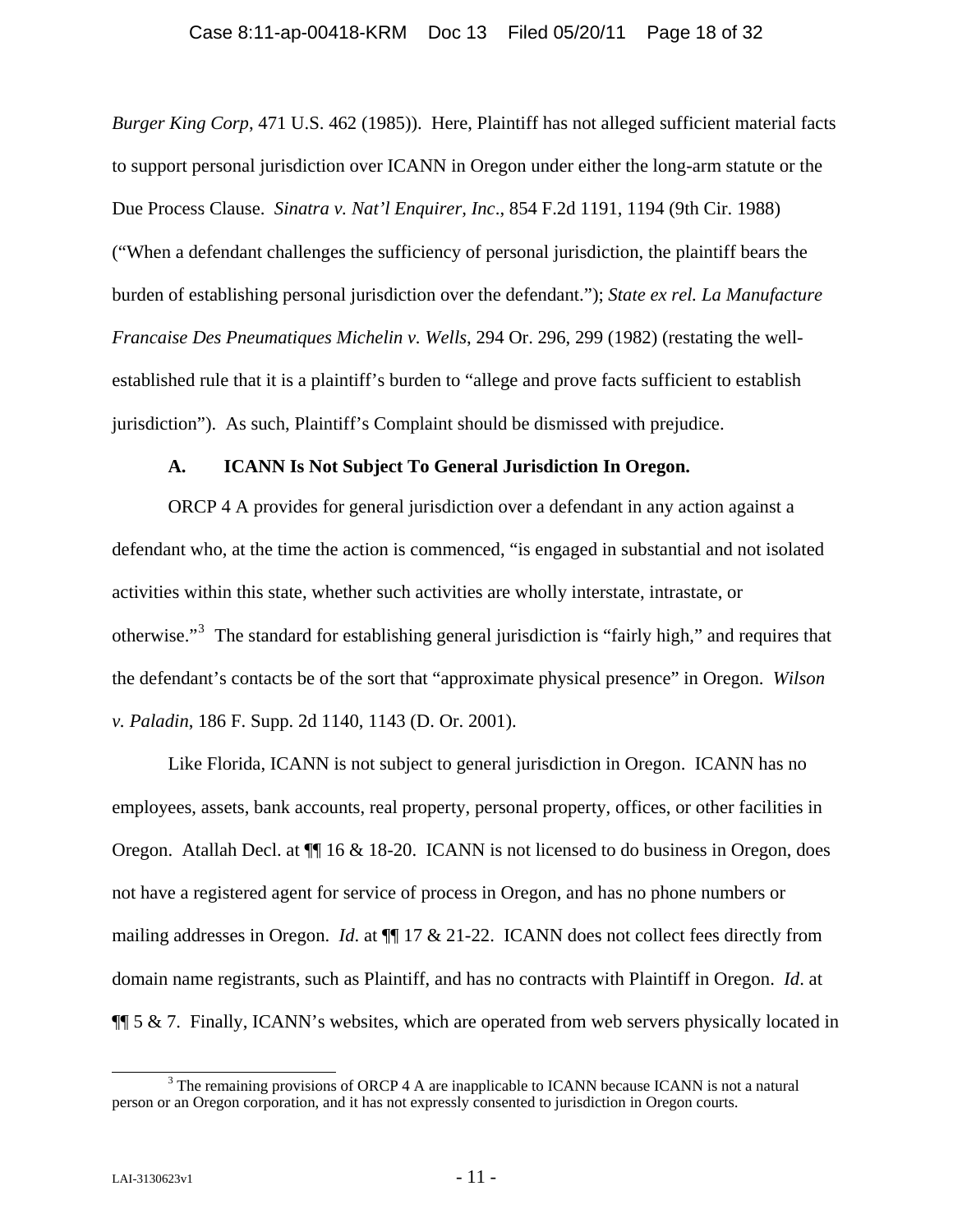<span id="page-18-0"></span>Southern California and Virginia, do not offer anything for sale to residents of Oregon or anyone anywhere in the world. *Id*. at ¶ 3-4. And the possibility that Oregon residents may access ICANN's passive informational website (where that website does not advertise, solicit, or offer anything for sale) does not satisfy the rigorous "approximating physical presence" test for general jurisdiction. *Bancroft & Masters, Inc. v. Augusta Nat'l Inc.*, 223 F.3d 1082, 1086 (9th Cir. 2000) (factors relevant to general jurisdiction inquiry under the "approximate physical presence" test include "whether the defendant makes sales, solicits or engages in business in the state, serves the state's markets, designates an agent for service of process, holds a license, or is incorporated there) *(overruled in part on other grounds by Yahoo! Inc. v. La Ligue Contre Le Racisme Et L'Antisemitisme*, 433 F.3d 1199 (9th Cir. 2006) (en banc)). Nor is it sufficient that ICANN accredits Registrars that *themselves* provide services to Oregon residents. *Purdue Research Found. v. Sanofi-Synthelabo, S.A*., 338 F.3d 773, 778-79 (7th Cir. 2003) (rejecting general jurisdiction premised on a "stream of commerce" theory  $-$  i.e., that a defendant has contacts with third parties who then do business in the forum state); *Alpine View Co. Ltd. v. Atlas Copco AB*, 205 F.3d 208, 216 (5th Cir. 2000) ("We have specifically rejected a party's reliance on the stream-of-commerce theory to support asserting general jurisdiction over a nonresident defendant.").

ICANN thus has none of the contacts with Oregon that may trigger general jurisdiction in that State. *State ex rel. Circus Circus Reno, Inc*., 317 Or. at 154 (no general personal jurisdiction over a defendant who was not registered to do business in Oregon, paid no business tax in Oregon, and had no bank accounts, offices, real estate, employees, or exclusive agents in Oregon). General personal jurisdiction over ICANN is therefore lacking in Oregon.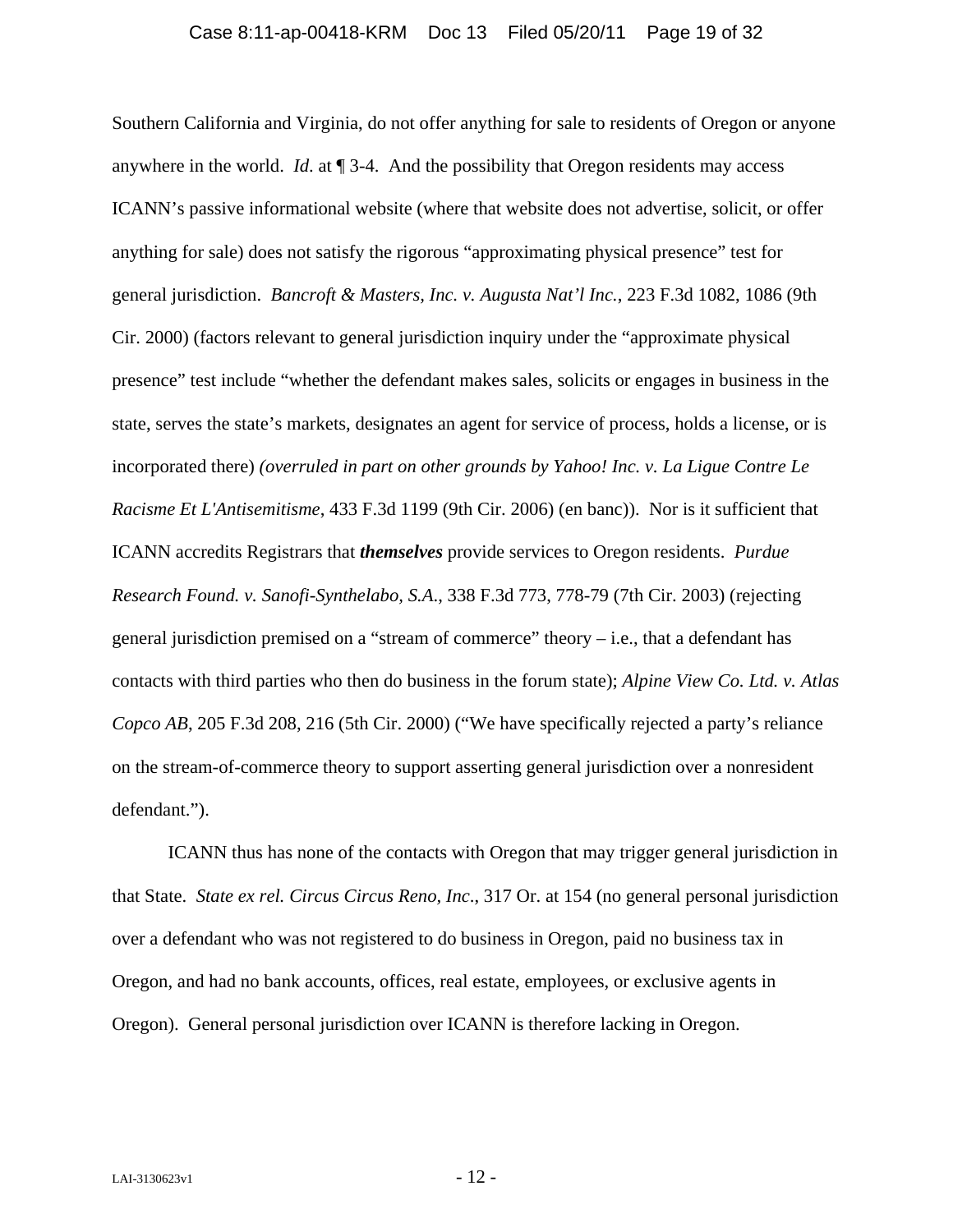#### **B. ICANN Is Not Subject To Specific Jurisdiction In Oregon.**

<span id="page-19-0"></span>Oregon's long-arm statute, found in subsections B through K of Rule 4 of the Oregon Rules of Civil Procedure, "enumerate[s] specific bases for the exercise of personal jurisdiction over out-of-state defendants." *Boehm & Co. v. Env't Concepts*, 125 Or. App. 249, 252 (1993) (citations omitted); ORCP [4](#page-19-1) B-K. Plaintiff's Complaint fails to invoke any of these provisions.<sup>4</sup> What is more, ICANN has not undertaken any of the activities enumerated in the long-arm statute. At most, the activities alleged in Plaintiff's Complaint may (but do not) implicate only three provisions of statute. These three arguably relevant provisions may subject a nonresident defendant to Oregon jurisdiction if: (1) the defendant's local act or omission injured plaintiff (ORCP 4 C); (2) the defendant's act or omission outside of Oregon injured plaintiff, but only if, at the time of the injury, the defendant also solicited or provided services within Oregon (ORCP 4 D(1)); or (3) in an action which arises out of a promise, made anywhere to the plaintiff or for the plaintiff's benefit, by the defendant to perform services within the state. ORCP  $4 \text{ E}(1)$ .

### **1. ICANN Has Not Injured Plaintiff By An Act Or Omission Occurring Within Oregon.**

ORCP 4 C allows for personal jurisdiction if the injury arises "out of an act or omission within this state by the defendant." ORCP 4 C; *Marvel v. Pennington GMC, Inc*., 98 Or. App. 612, 616 (1989) (While the injury need not occur in this state, "it must arise from 'an act or omission [committed] within' Oregon."); *see also North Pac. Ins. Co. v.* Switzler, 143 Or. App.

<span id="page-19-1"></span> <sup>4</sup> <sup>4</sup> In her Complaint, Plaintiff refers to four inapposite cases in support of her personal jurisdiction argument. Each addresses only specific personal jurisdiction and none are even remotely on point. *See Zippo Mfg. Co. v. Zippo DOT Com*, 952 F. Supp. 1119 (W.D. Pa. 1997) (personal jurisdiction established under Pennsylvania's long-arm statute because defendant ran a news website that had over 3,000 Pennsylvania subscribers and entered into contracts with seven internet access providers in Pennsylvania); *Thompson v. Handa-Lopez, Inc*., 998 F. Supp. 738, 743 (W.D. Tex. 1998) (personal jurisdiction established where defendant directed advertisements to Texas residents and entered into contracts with Texas residents to play online gambling games; and stating that "a passive website that solely makes information available to interested parties is not grounds for the exercise of personal jurisdiction"); *Keeton v. Hustler Magazine*, 465 U.S. 770, 104 S. Ct. 1473, 79 L. Ed. 2d 790 (1984) (regular monthly sales of thousands of magazines to residents of forum state was sufficient to confer personal jurisdiction); *Calder v Jones*, 465 U.S. 783, 104 S. Ct. 1482, 79 L. Ed. 2d 804 (1984) (weekly sale of 600,000 copies of defendant's magazine was sufficient to confer personal jurisdiction). But, as established herein, ICANN has not entered into any contracts in Oregon and does not sell any products to Oregon's residents. Atallah Decl. at ¶¶ 10, 14 & 15.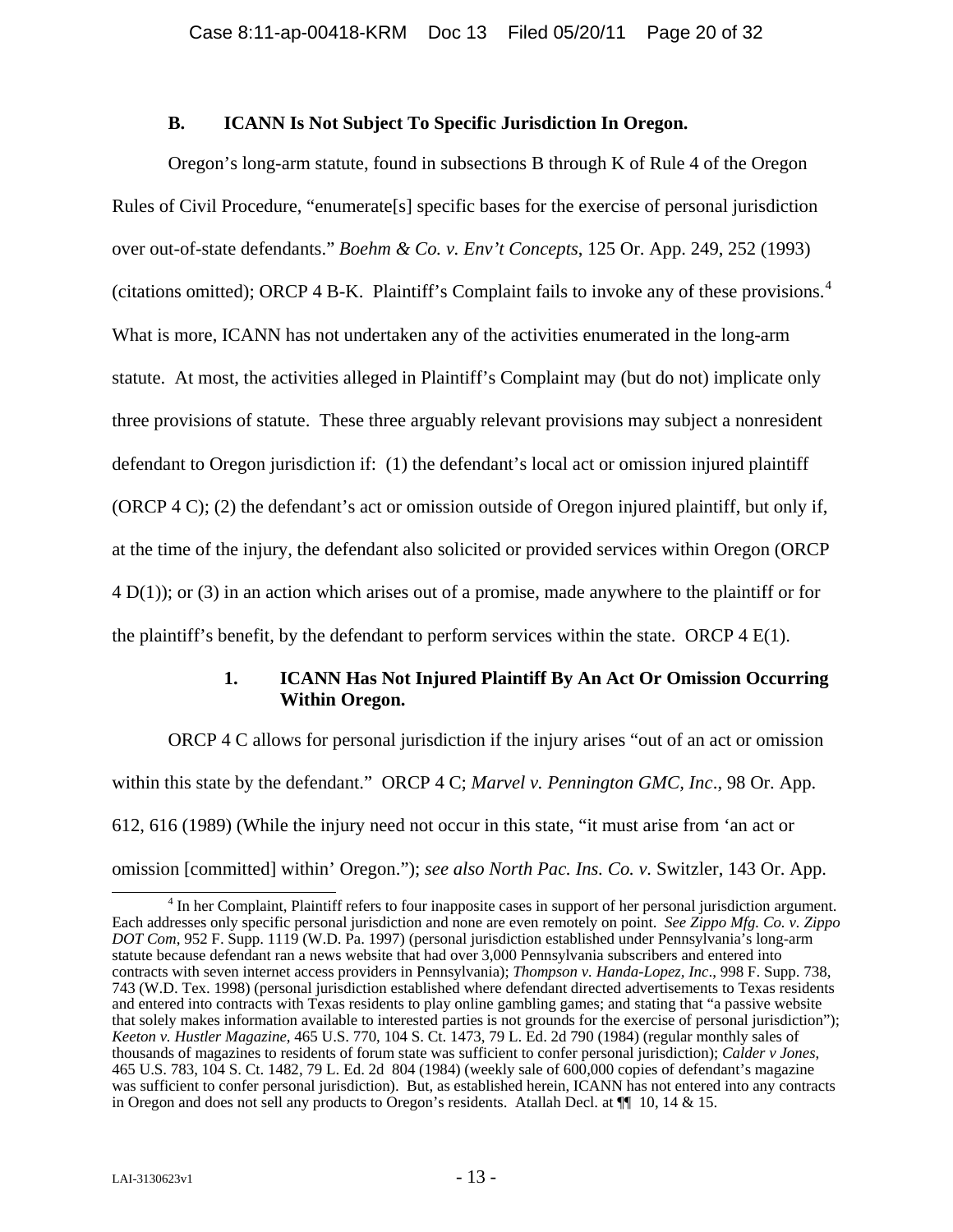#### Case 8:11-ap-00418-KRM Doc 13 Filed 05/20/11 Page 21 of 32

<span id="page-20-0"></span>223, 235 (1996) (specific personal jurisdiction "is based on a relationship between the state and the subject matter of the particular litigation") (quotation omitted). Given that ICANN lacks any presence in Oregon, Atallah Decl. at ¶16-23, Plaintiff must allege some facts to show that ICANN committed an act or omission within Oregon, which caused injury to Plaintiff. *Sutherland*, 131 Or. App. at 29 (rejecting the proposition under ORCP 4 C that personal jurisdiction extends to an out-of-state defendant where there is no evidence that the defendant contacted plaintiff in an effort to cause the alleged injury). This, Plaintiff has not done.

Plaintiff claims that she was injured by ICANN's alleged failure to "perform due diligence" of its Registrars. *See, e.g.,* Compl. at ¶¶ 41-42. Even assuming Plaintiff's allegations are true (which they are not), they do not establish that ICANN took any action or made any omission *within* Oregon. To the contrary, ICANN's Registrar Accreditation Agreements are entered into in California and ICANN's performance of its contracts with Registrars occurs in California, regardless of where the Registrar resides. Atallah Decl. at ¶ 6; http://www.icann.org/registrars/ra-agreement-17may01.htm. Thus, any alleged failure by ICANN to "perform due diligence" of its Registrars would, if true, take place in California, not Oregon. Personal jurisdiction over ICANN is therefore not conferred under ORCP 4 C. *Sutherland v. Brennan*, 131 Or. App. 25, 29 (1994) (affirming dismissal of defendant for lack of personal jurisdiction where defendant's failure to relinquish funds held in California to an Oregon plaintiff constituted acts in California and not Oregon under ORCP 4 C).

## **2. ICANN Has Not Injured Plaintiff By Any Act Or Omission Outside Oregon, While At The Same Time Carrying On Solicitation or Service Activities In Oregon.**

Subsection 4 D(1) allows a court to exercise personal jurisdiction over an out-of-state defendant where plaintiff's injury arises out of an act or omission occurring outside Oregon, "*provided in addition* that at the time of the injury," the defendant carried on "solicitation or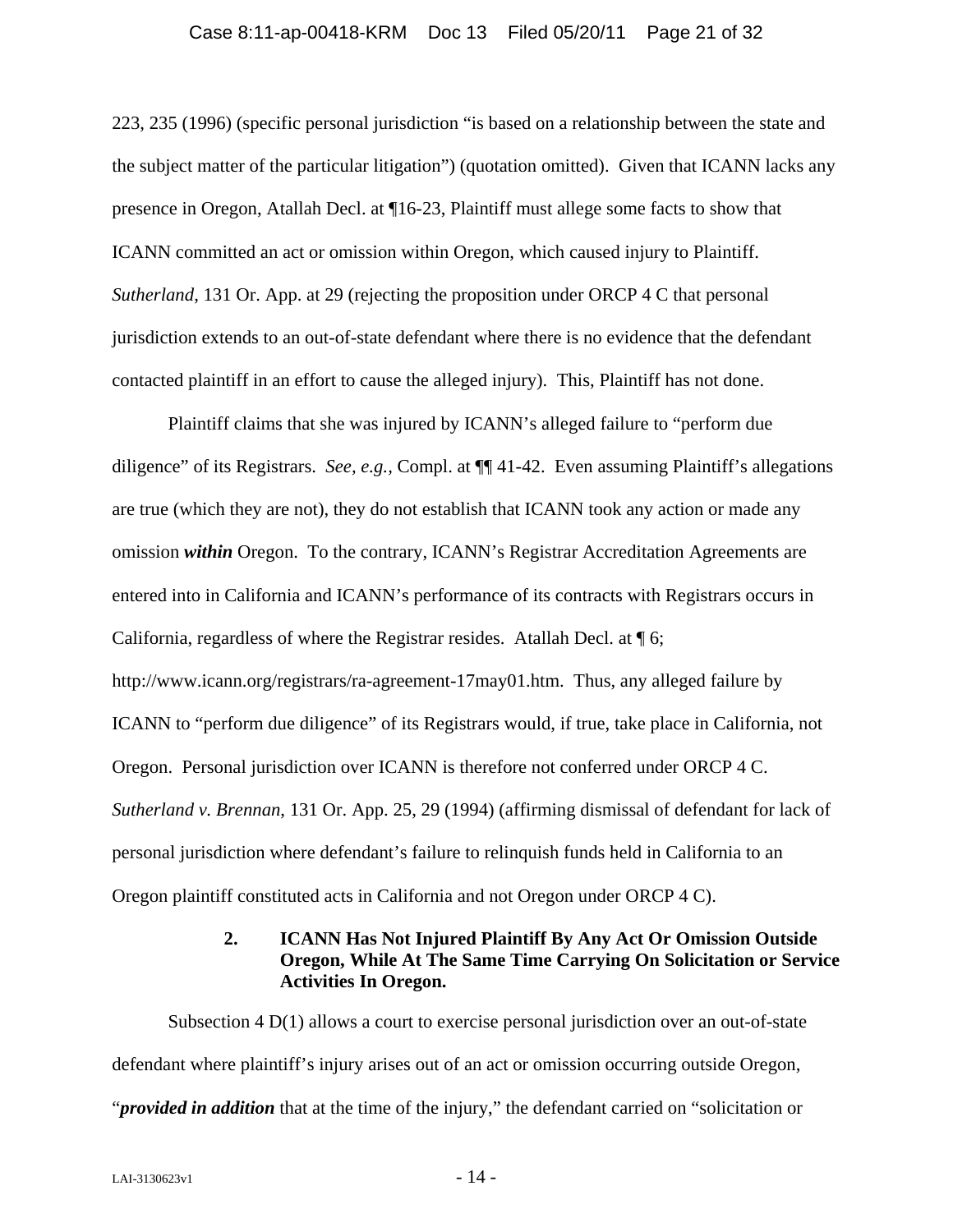<span id="page-21-0"></span>service activities" within Oregon. ORCP 4 D(1) (emphasis added); *see Columbia Boat Sales, Inc. v. Island Packet Yachts*, 105 Or. App. 85, 88 (1990) (defining "service" in ORCP 4 D to mean "the performance of any of the business functions auxiliary to production or distribution."). This subsection is inapplicable to Plaintiff's Complaint and does not confer jurisdiction over ICANN.

First, ICANN does not produce, manufacture or distribute any goods or services anywhere in the world, let alone in Oregon. Atallah Decl. at ¶ 3. Plaintiff therefore cannot satisfy ORCP 4 D(1)'s requirement that ICANN carried on "service activities" in Oregon at the time of the injury. *Columbia Boat Sales, Inc.*, 105 Or. App. at 88. Second, ICANN does not solicit any business in Oregon. Atallah Decl. at ¶ 23. Indeed, ICANN does not engage in commercial business anywhere. *Id*. at ¶ 3.Personal jurisdiction over ICANN is therefore not conferred under ORCP 4 D.

# **3. This Action Does Not Arise Out Of Any Promise By ICANN To Perform Services Within Oregon.**

Subsection 4 E(1) allows a court to exercise personal jurisdiction in an action which arises out of a defendant's promise to the plaintiff or to a third party for the plaintiff's benefit, to perform services within Oregon. ORCP 4 E(1). But jurisdiction over ICANN is not conferred under this subsection either.

As explained above, ICANN does not conduct any business in Oregon and has not entered into any contract with Plaintiff, or anyone else in the State.<sup>[5](#page-21-1)</sup> Atallah Decl. at  $\P$  7 & 22. Moreover, ICANN does not engage in commercial business. *Id.* at 13. There is thus no support for the notion that ICANN promised to perform services within Oregon for the benefit of

<span id="page-21-1"></span> $\frac{\text{Plaintiff.}}{5}$ <sup>5</sup> While ICANN may have Registrar Accreditation Agreements with companies resident in Oregon, as explained above, those contracts were entered into in California and ICANN's performance under those contracts occurs in California.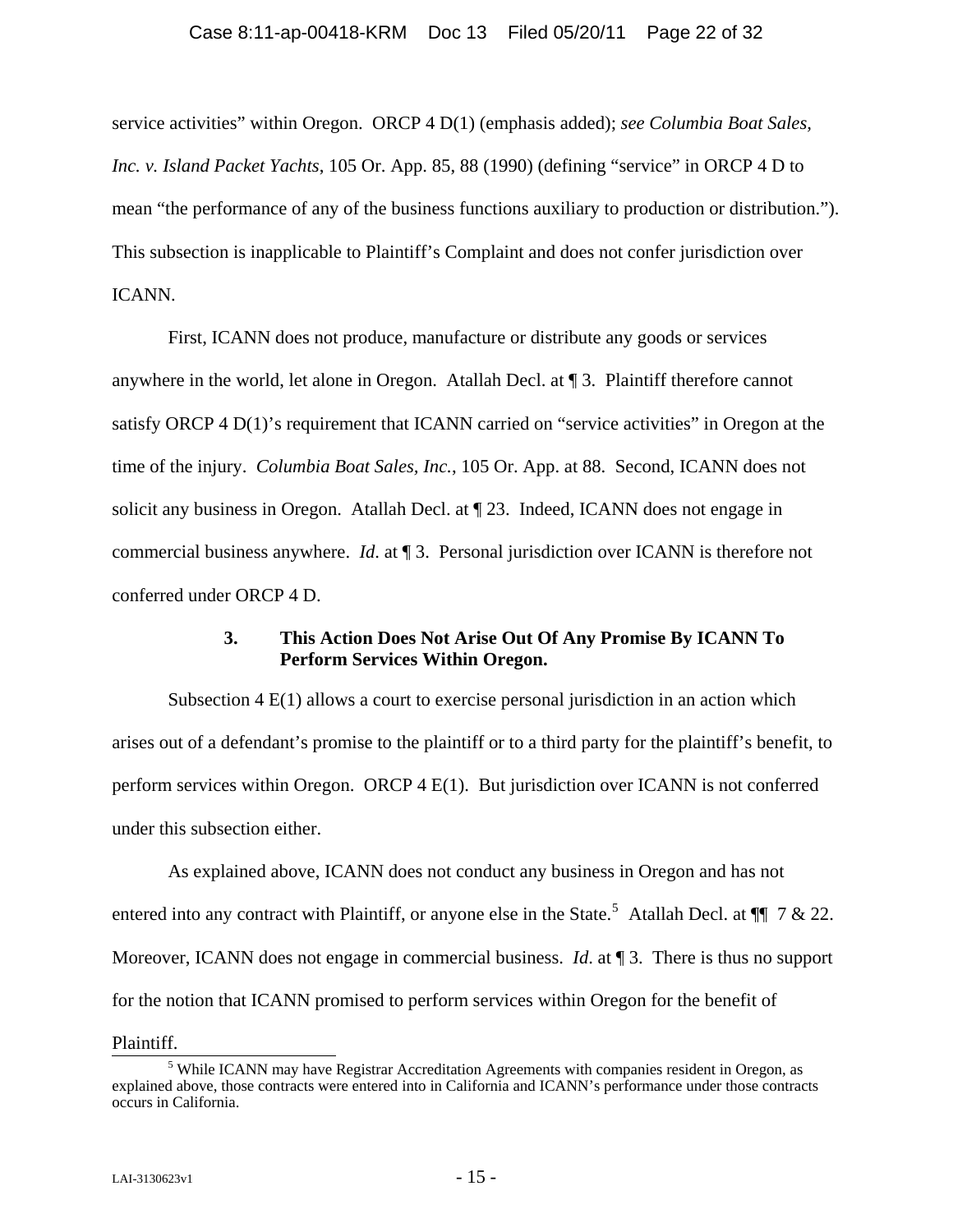#### Case 8:11-ap-00418-KRM Doc 13 Filed 05/20/11 Page 23 of 32

<span id="page-22-0"></span>Plaintiff suggests that she is a third-party beneficiary to one or more of ICANN's Registrar Accreditation Agreements. Plaintiff, however, does not identify any specific Agreement that she purports to benefit from. *See, e.g.,* Compl. at ¶¶ 28-30. Nor could she. As noted in the preamble of the blank Registrar Accreditation Agreement attached to Plaintiff's Complaint as Exhibit A, the only parties to the agreement are ICANN and the Registrar. Ex. A to Compl. Moreover, section 5.10 of the agreement specifically states "[t]his Agreement shall not be construed to create any obligation by either ICANN or Registrar to any non-party to this agreement, including any Registered Name Holder." *Id*. Plaintiff therefore cannot be considered a third-party beneficiary to any Registrar Accreditation Agreement ICANN maintains with its Registrars.

Plaintiff also alleges that she is a third-party beneficiary to ICANN's Statement of Registrar Accreditation Policy. *See, e.g.,* Compl. at ¶¶ 28-30 & Ex. B to Compl. (attaching ICANN's Statement of Registrar Accreditation Policy). However, ICANN's policy statement is not a contract at all; it is merely a statement of ICANN's policies as they relate to registrar accreditation. There is no basis for asserting that the Statement of Registrar Accreditation Policy, which is publicly posted on ICANN's website, somehow extends contractual benefits to Plaintiff and the general public. *Cybersell, Inc. v. Cybersell, Inc.*, 130 F.3d 414, 415 (9th Cir. 1997) (holding there was no specific personal jurisdiction in the forum state over a defendant who had a passive website and who had "no contacts with [the forum state] other than maintaining a home page that is accessible to [those the forum state], and everyone else, over the Internet."). Plaintiff is not a party or even a third-party beneficiary to ICANN's Registrar Accreditation Agreements or ICANN's Statement of Registrar Accreditation Policy. Accordingly, ORCP 4 E does not confer personal jurisdiction over ICANN in Oregon.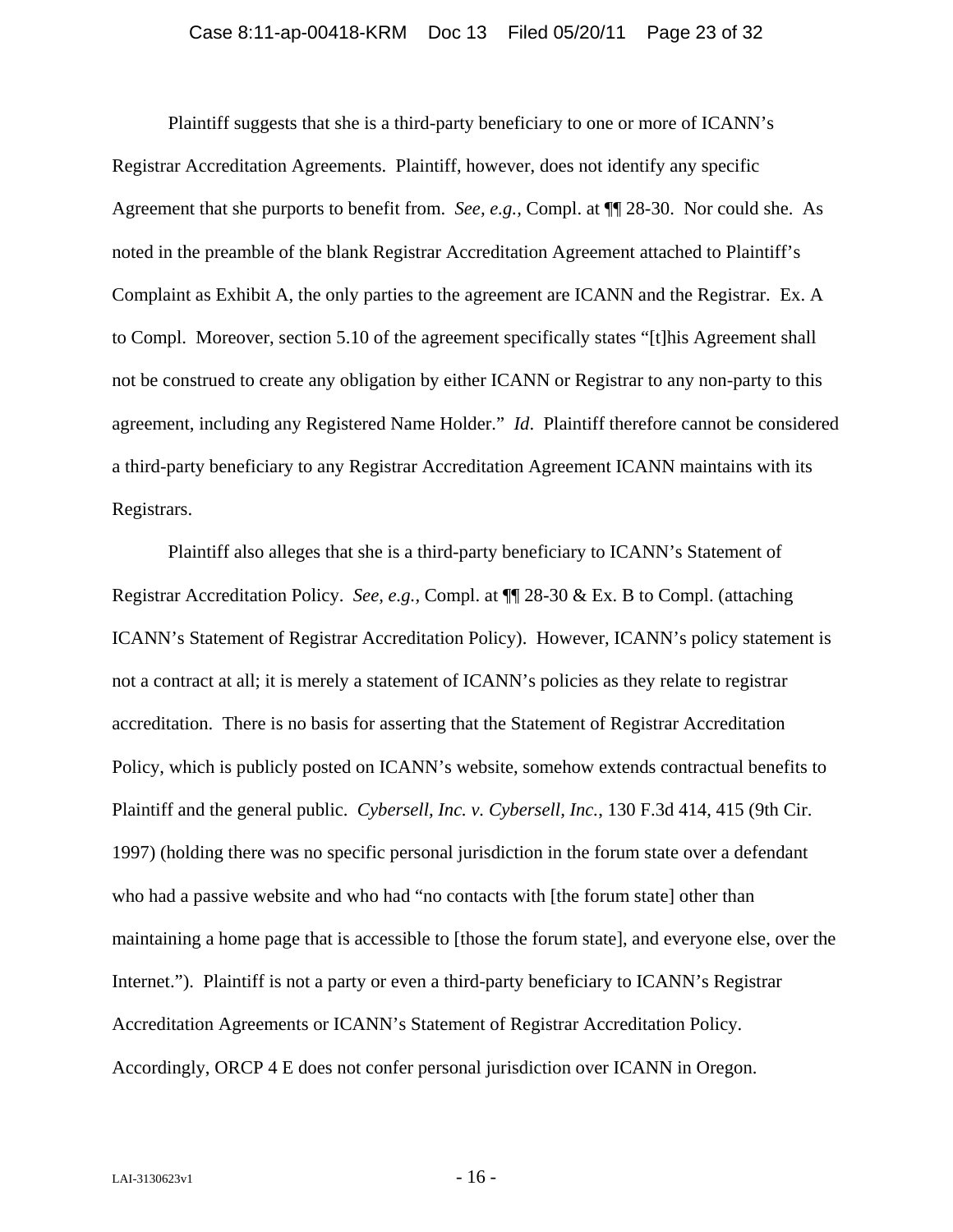<span id="page-23-0"></span>In sum, Plaintiff has not alleged a single fact sufficient to satisfy Oregon's long-arm statute. Indeed, Plaintiff has not identified which subsection of Oregon's long-arm statute allegedly confers jurisdiction over ICANN, and, in fact, no subsection does. This Court should therefore dismiss Plaintiff's entire Complaint against ICANN for want of personal jurisdiction under Oregon's long-arm statute.

### **C. Due Process Does Not Support Personal Jurisdiction Over ICANN in Oregon.**

ORCP 4 L provides for personal jurisdiction "notwithstanding a failure to satisfy the requirements of sections B through K of this rule, in any action where prosecution of the action against the defendant in this state is not inconsistent with the Constitution of this state or the Constitution of the United States." ORCP 4 L. The intent of ORCP 4 L is to equate the limits of personal jurisdiction under ORCP 4 with the limits of due process. *See State ex rel. Jones v. Crookham*, 296 Or. 735, 738 (1984); *see also State ex rel. Circus, Circus Reno, Inc.*, 317 Or. at 156.

Jurisdiction under ORCP 4 L exists where: (1) the defendant has purposefully availed itself of the privilege of conducting activities in Oregon; (2) the plaintiff's claims arise out of defendant's forum-related activities; and (3) the exercise of jurisdiction is reasonable. *Pac. Cornetta, Inc. v. Jung*, 218 F.R.D. 250, 254 (D. Or. 2003); *Wong v. Wong*, 134 Or. App. 13, 16- 17 (1995). That is, ICANN must "in a substantively related way, have purposefully availed [itself] of conducting business in Oregon." *Bachman v. Med. Eng'g Corp*., 81 Or. App. 85, 89 (1986); *State ex rel. La Manufacture Francaise Des Pneumatiques Michelin v. Wells*, 294 Or. At. 301-02 (there must be "some fact of the case itself other than the mere residence of the plaintiff which makes Oregon an appropriate forum"). Plaintiff has not satisfied, and cannot satisfy, these requirements.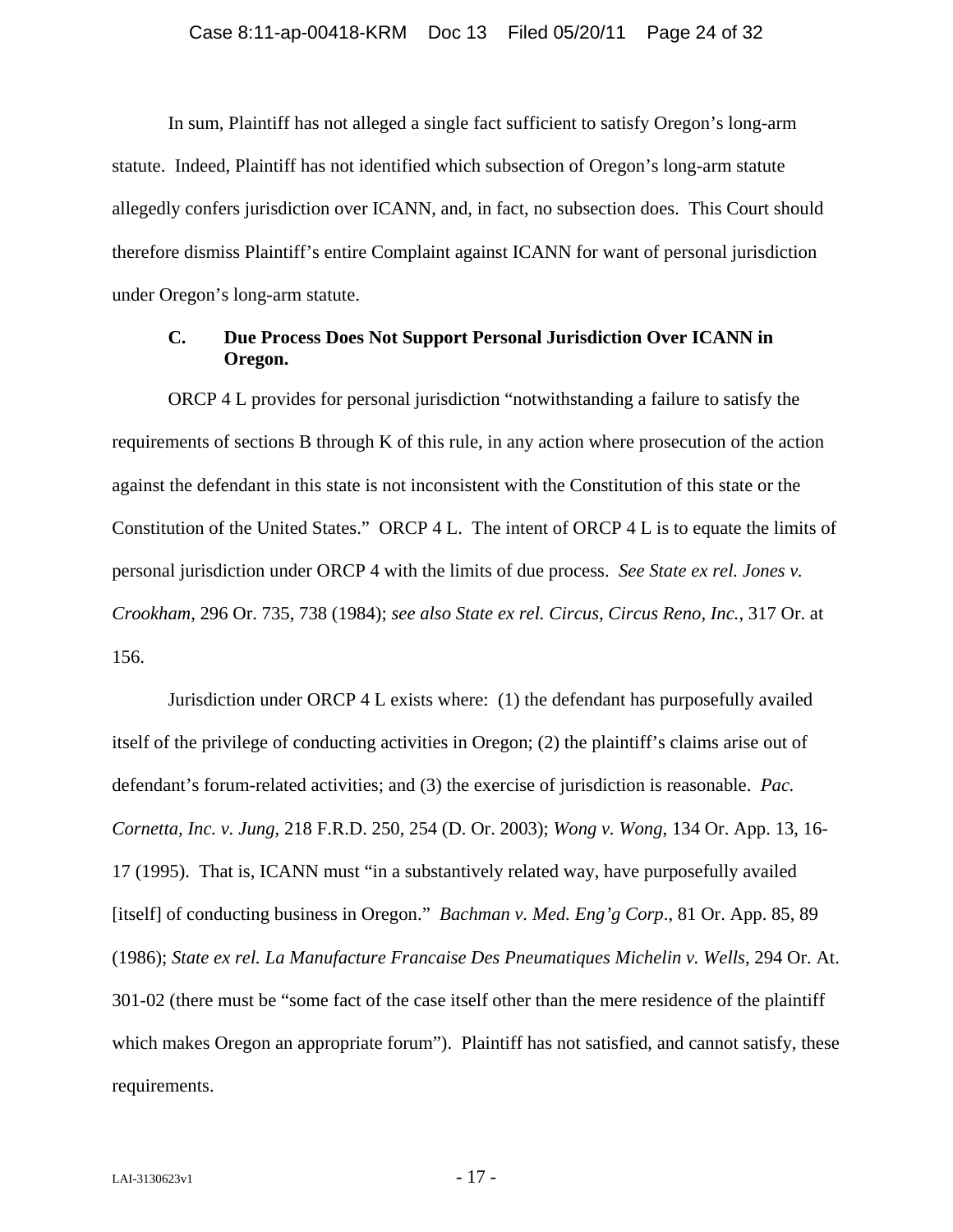#### **1. ICANN Does Not Have Minimum Contacts With Oregon.**

<span id="page-24-0"></span>In a due process analysis, to establish minimum contacts, "the defendant [must have] 'purposefully directed' its activities at residents of the forum state." *Wong*, 134 Or. App. at 16- 17 (citing *Burger King Corp*. *v. Rudzewicz*, 471 U.S. 472 (1985)). Purposeful direction "consists of evidence of the defendant's actions outside the forum state that are directed at the forum, such as the distribution in the forum state of goods originating elsewhere." *Schwarzenegger v. Fred Martin Motor Co.*, 374 F.3d 797, 803 (9th Cir. 2004).

ICANN did not purposefully direct any activities at Oregon residents. As established above, ICANN has no employees, assets, bank accounts, real property, personal property, offices, or other facilities in Oregon. Atallah Decl. at ¶¶ 16 & 18-20. ICANN is not licensed to do business in Oregon, does not have a registered agent for service of process in Oregon, and has no phone numbers or mailing addresses in Oregon. *Id*. at ¶¶ 17 & 21-22. Finally, ICANN's website does not offer anything for sale to Oregon residents or anyone else. *Id.* at  $\P$  4.<sup>[6](#page-24-1)</sup> ICANN thus has none of the contacts with Oregon that would satisfy due process. *White v. Mac Air Corp*., 147 Or. App. 714 (1997) (defendant did not regularly transact business in Oregon and thus did not "purposefully direct" its activities at Oregon residents).

### **2. Plaintiff's Claims Do Not Arise Out Of ICANN Activities In Oregon.**

To satisfy due process, a plaintiff must also demonstrate that the litigation "arises out of or relates to" the defendant's activities directed at the residents of the forum state. *Wong*, 134 6

<span id="page-24-1"></span><sup>&</sup>lt;sup>6</sup> Plaintiff alleges that personal jurisdiction exists over ICANN because "every Oregon government office, Oregon business, Oregon non-profit or Oregon citizen with a website ultimately bought their domain name . . . from ICANN." Compl. at ¶ 6. This severely misstates and mischaracterizes ICANN's function. As affirmed by the Declaration of Akram Atallah, ICANN is a California non-profit public benefit corporation with its principal place of business in Marina del Rey, California. ICANN does *not* sell domain names or engage in any commercial business – indeed, it does not sell anything, but rather administers the Internet's domain name system on behalf of the Internet community, pursuant to a series of agreements with the U.S. Department of Commerce. Atallah Decl. at  $\P$  2, 3 & 5. It is ICANN's Registrars (not ICANN) that allocate the right to use a certain domain name to consumers. ICANN does not directly contract with any consumer, and has never contracted with Plaintiff. *Id*. at  $\P$  3, 5 & 7. As such, Plaintiff fails to allege "at least one contact with the forum state which is substantively relevant to the cause of action." *State ex rel. La Manufacture Francaise Des Pneumatiques Michelin v. Wells*, 294 Or. 296, 302 (1984).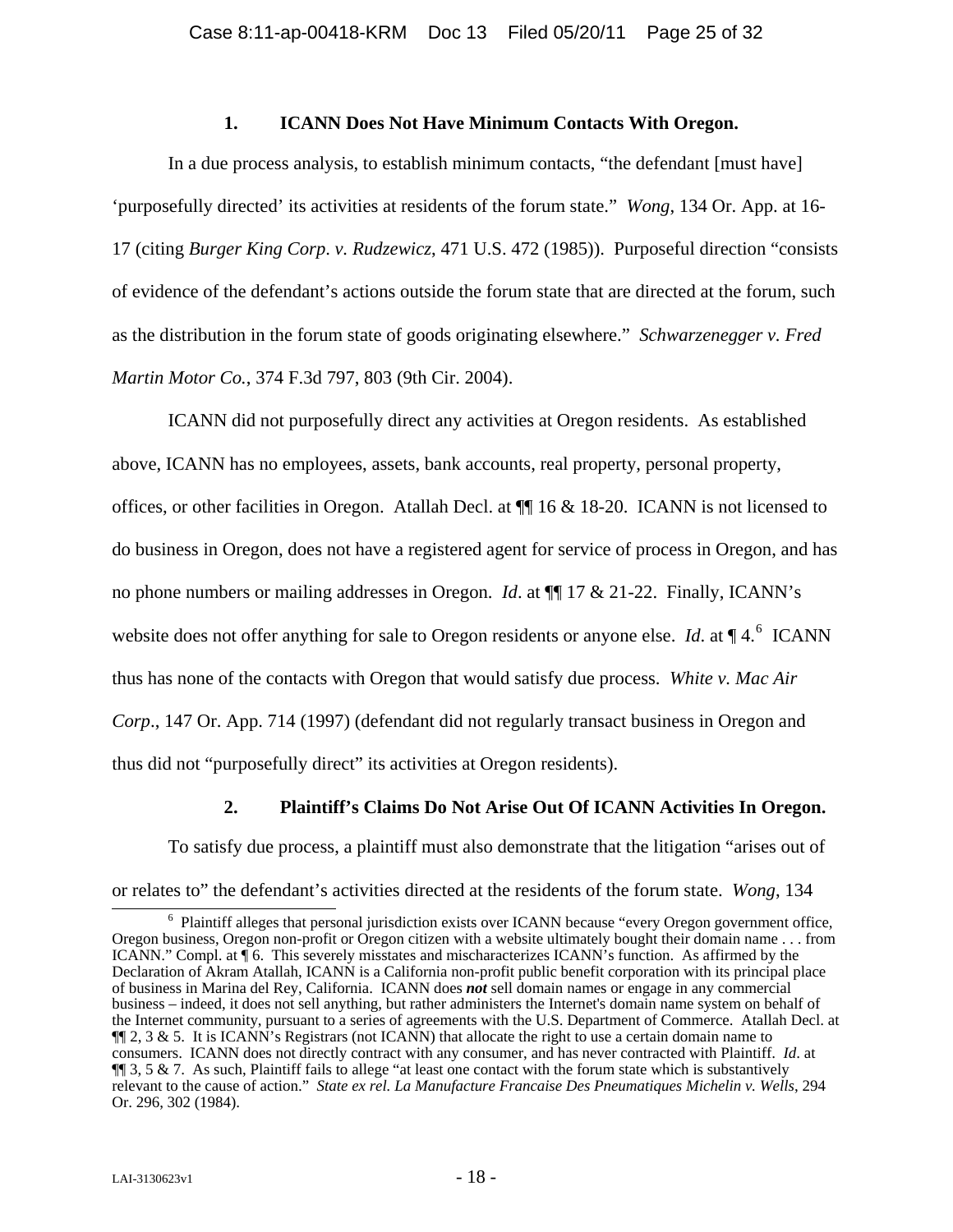<span id="page-25-0"></span>Or. App. at 16-17 (citing *Burger King Corp*, 471 U.S. at 462, 105 S. Ct. 2174). As established above, ICANN has not directed any activities to any resident of Oregon. Plaintiff's claims therefore do not and cannot arise out of ICANN activities in Oregon.

# **3. Exercising Jurisdiction Over ICANN Would Be Unreasonable.**

Even if Plaintiff could establish minimum contacts, which she cannot, jurisdiction must be reasonable in light of traditional notions of "fair play and substantial justice." *State ex rel. Circus, Circus Reno Inc.*, 317 Or. at 159. To determine whether jurisdiction is reasonable, a court may evaluate the following factors: (1) the burden on the defendant; (2) the plaintiff's interest in obtaining convenient and effective relief; (3) the interstate judicial system's interest in obtaining the most efficient resolution of controversies; and (4) the shared interests of the several states in further fundamental and substantive social policies. *Id*.

In the instant case, Plaintiff's interest in obtaining convenient and effective relief does not outweigh the burden that ICANN, a California non-profit public benefit corporation, would suffer if forced to come to Oregon to defend against Plaintiff's unmeritorious claims. Moreover, adjudicating this controversy in Oregon will not further the interstate judicial system's interest in obtaining an efficient resolution of controversies nor the shared interests of the several states in furthering fundamental and substantive social policies. Plaintiff's allegations with respect to ICANN relate to Registrar Accreditation Agreements that ICANN maintains with third party Registrars (not Plaintiff) and ICANN's Statement of Registrar Accreditation Policy, neither of which were entered into in Oregon or require performance of any obligations by ICANN in Oregon. Oregon has no compelling interest in hearing this case. Oregon jurisdiction would therefore be unreasonable under the circumstances. *Showalter v. Edwards & Assoc., Inc.*, 112 Or. App. 472, 478-79 (1992) (holding that it was not reasonable to extend personal jurisdiction to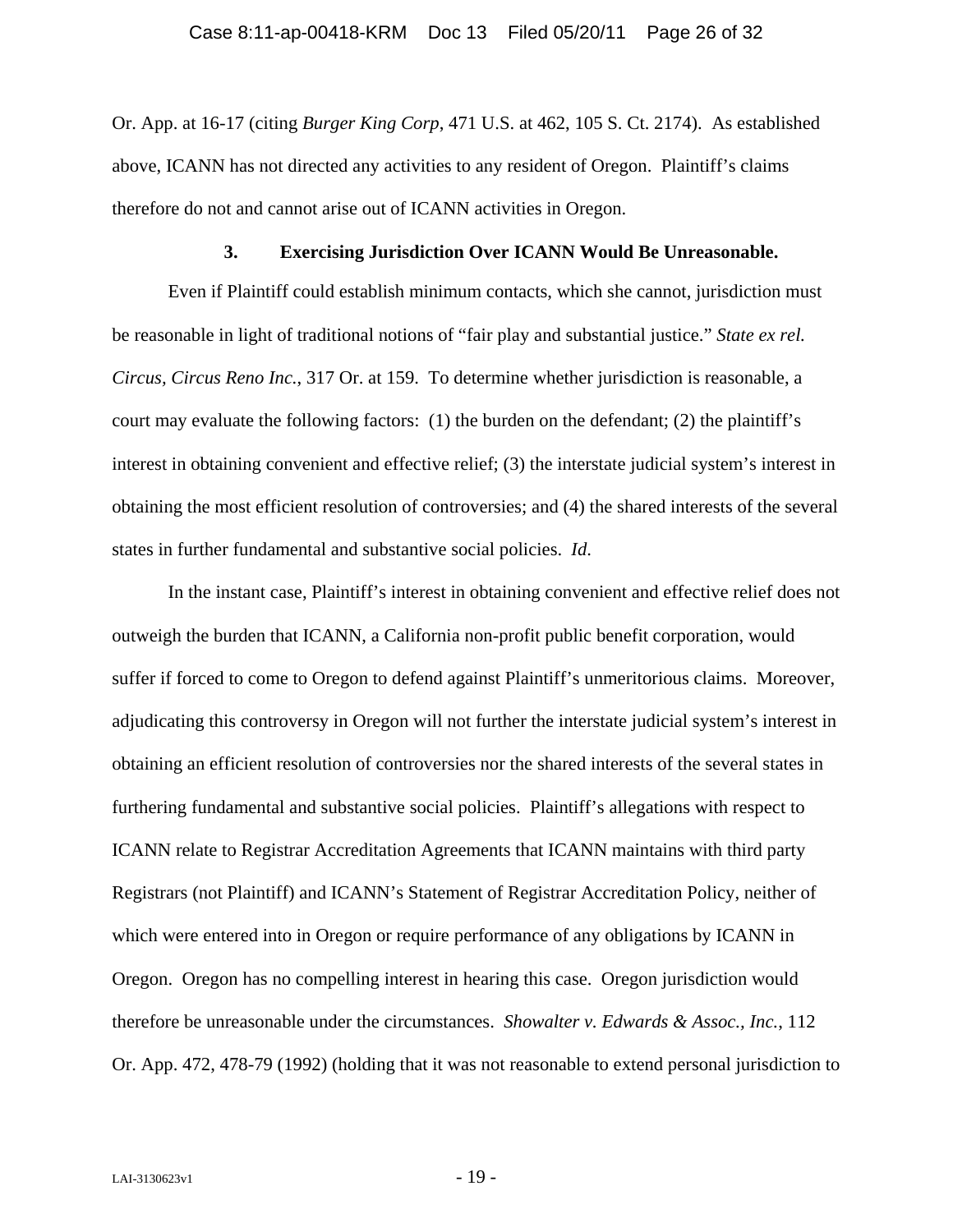<span id="page-26-0"></span>a defendant that did not have the requisite "minimum contacts" with Oregon and affirming the dismissal of the claims against the defendant).

In sum, ICANN has no meaningful contacts with Oregon and the exercise of jurisdiction over ICANN in Oregon is therefore unreasonable. As such, Plaintiff's Complaint against ICANN must be dismissed for want of personal jurisdiction.

# **III. PLAINTIFF'S COMPLAINT AGAINST ICANN SHOULD BE DISMISSED UNDER RULE 12(B)(3) FOR IMPROPER VENUE.**

Plaintiff's Complaint against ICANN should be dismissed on the additional, independent ground that venue is improper in both Florida and Oregon, under Rule 12(b)(3) of the Federal Rules of Civil Procedure. *See* Fed. R. Civ. P. 12(b)(3); 28 U.S.C. § 1406(a). Like jurisdiction, Plaintiff bears the burden of establishing that her claims are brought in the proper judicial district. *See Burger King Corp. v. Thomas*, 755 F. Supp. 1026, 1028 (S.D. Fla. 1991). Plaintiff cannot meet this burden.

As explained above, ICANN does not conduct any business in Florida or Oregon and has not entered into any contract with Plaintiff, much less any contract in the State of Florida or Oregon. Other than Plaintiff's residence, this case has nothing to do Oregon. Likewise, other than defendant Steinberger's bankruptcy proceeding in Florida, this case has nothing to do with the State of Florida. Plaintiff's Complaint should therefore be dismissed for lack of venue under Rule 12(b)(3) of the Federal Rules of Civil Procedure.

# **IV. PLAINTIFF'S COMPLAINT SHOULD BE DISMISSED UNDER RULE 12(B)(6) FOR FAILURE TO STATE A CLAIM AGAINST ICANN.**

Under Rule 12(b)(6) of the Federal Rules of Civil Procedure, a court should dismiss a complaint when the plaintiff can prove no set of facts that would entitle it relief. *See Linder v. Portocarrero,* 963 F.2d 332, 334 (11th Cir. 1992). As established below, Plaintiff's Complaint fails to allege facts sufficient to state a claim against ICANN for violations of the Americans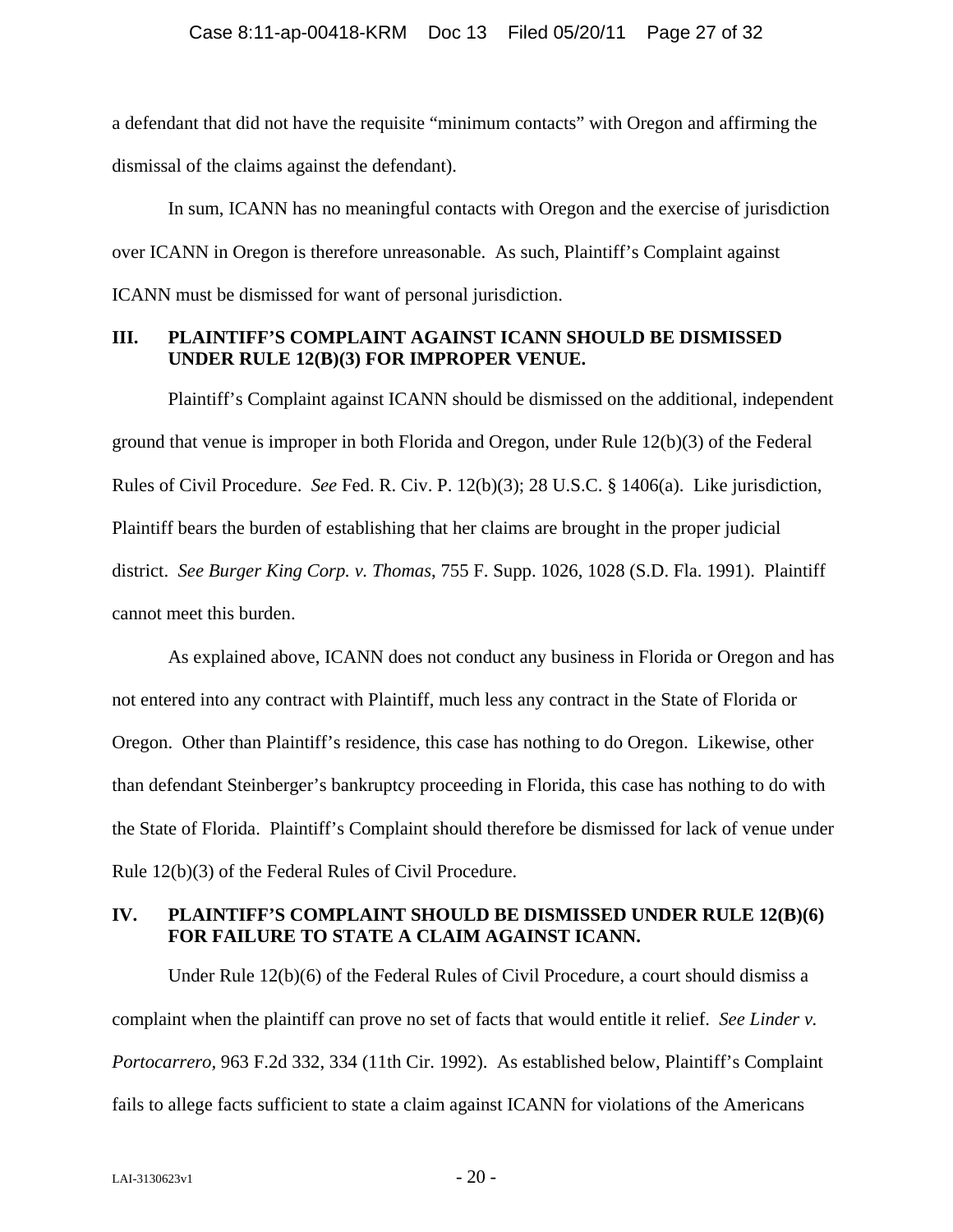<span id="page-27-0"></span>with Disabilities Act ("ADA"), the Freedom of Information Act ("FOIA"), or Oregon's Uniform Commercial Code.

#### **A. Plaintiff Fails To State A Claim Against ICANN Under The ADA.**

Plaintiff purports to allege damages against ICANN for violating the ADA. Compl. at ¶155-169. Specifically, Plaintiff alleges that ICANN violated the ADA by refusing to require that Defendant Internet.bs provide telephone support for Plaintiff. Compl. at ¶ 165. Plaintiff's ADA claim fails because ICANN is not subject to the ADA with respect to Plaintiff and the statute does not allow for damages.

The ADA prevents employers, public entities, private entities who operate places of "public accommodation" affecting commerce (such as hotels, theatres and restaurants), and telecommunications companies from discriminating against persons with disabilities. Americans with Disabilities Act of 1990 (ADA), 42 U.S.C. §§ 12111 (Title I applies to employers), 12131 (Title II applies to public entities), 12181 (Title III applies to private entities affecting commerce) (2000); Communications Act, 47 U.S.C. § 225 (Title IV applies to telecommunications companies) (1934). But the ADA does not apply to ICANN here. ICANN does not employ Plaintiff. ICANN is not a public entity providing state or local government services. ICANN is not a telecommunications company. And ICANN does not operate a place of public accommodation whose operations affect commerce.<sup>[7](#page-27-1)</sup> Plaintiff's ADA claim is further deficient because she seeks an award of damages under the statute. Compl. at ¶ 169. The ADA, however, allows private parties to seek only injunctive relief. *See* 42 U.S.C. § 2000a-3; *see also* 

<span id="page-27-1"></span> $\overline{7}$  $\frac{7}{1}$  To be clear, ICANN's websites are not places of "public accommodation" that would render ICANN subject to the ADA. In fact, courts have repeatedly held that websites like ICANN's are not places of public accommodation under the ADA. *See, e.g., Access Now, Inc. v. Southwest Airlines*, 227 F. Supp. 2d 1312, 1320-21 (S.D. Fla. 2002) (granting a motion to dismiss where ADA claims were based on access to an internet site); *Nat'l Fed'n of the Blind v. Target Corp.,* 452 F. Supp. 2d 946, 954 (9th Cir. 2006) (holding an ADA claim based on access to an internet site can only be maintained where there is a "nexus between a challenged service and an actual, physical place of public accommodation").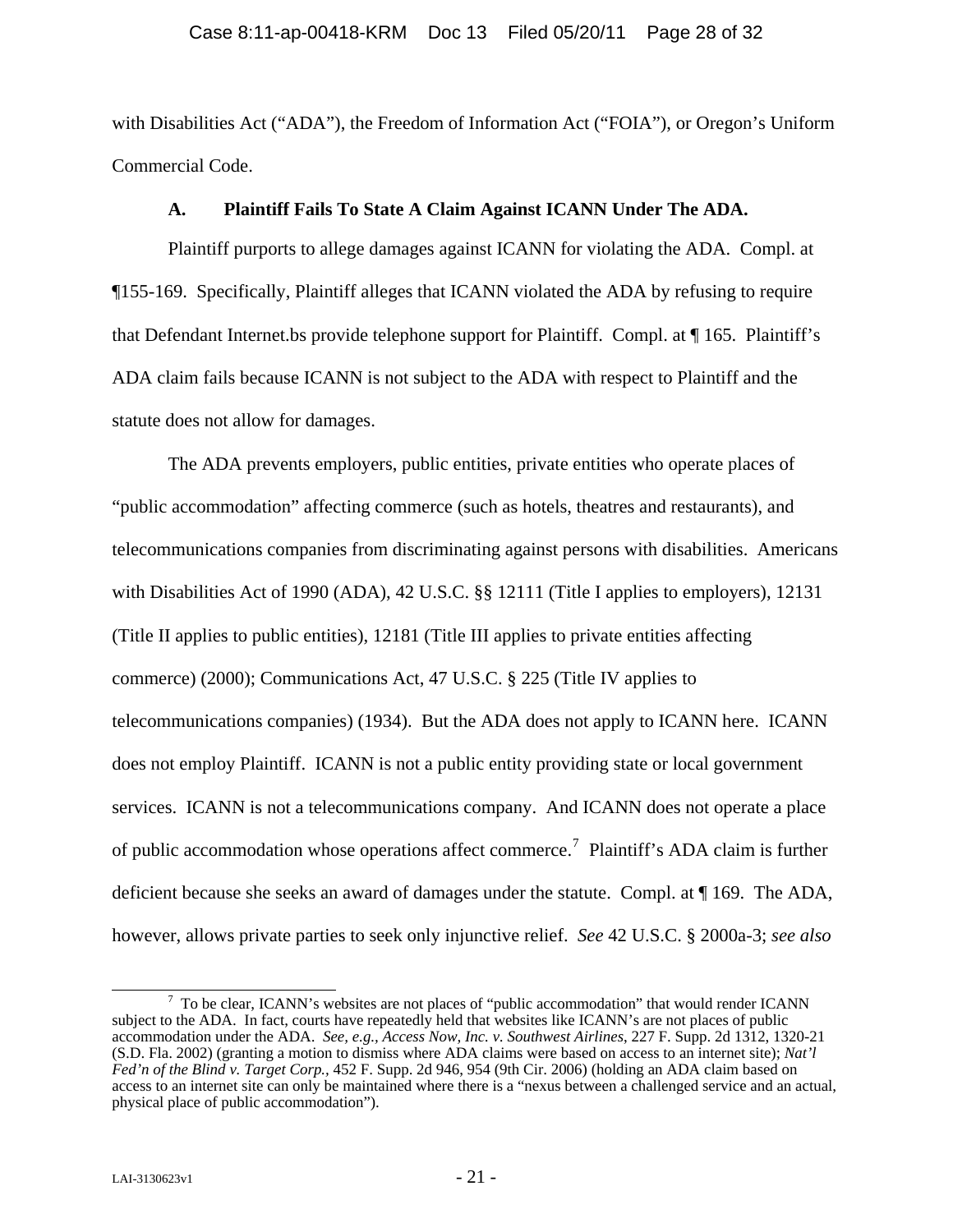<span id="page-28-0"></span>42 U.S.C. § 12188 (stating monetary relief is only available to the Attorney General in enforcement actions).

ICANN is not subject to the ADA as it relates to Plaintiff and Plaintiff improperly seeks damages under the Act. Plaintiff's claims against ICANN under the ADA must therefore be dismissed with prejudice.

#### **B. Plaintiff Fails To State A Claim Against ICANN Under FOIA.**

Plaintiff's claim against ICANN under FOIA, Compl. at  $\P$ [170-174, must also be dismissed because the statute only applies to federal agencies and federal agency records. 5 U.S.C. § 551 (defining "agency" as used in 5 U.S.C. § 552 as an "authority of the Government of the United States"); *United States DOJ v. Julian*, 486 U.S. 1, 8 (1988) (under the FOIA, only "[a] federal agency must disclose agency records . . . "). Plaintiff does not allege that ICANN is a federal agency. Nor could she. ICANN is a private non-profit public benefit corporation. Plaintiff's claim against ICANN under FOIA must therefore also be dismissed with prejudice.

## **C. Plaintiff Fails To State A Claim Against ICANN For Violation Of Oregon's Uniform Commercial Code for Sales.**

Plaintiff alleges that she and ICANN "entered into legally binding contracts with each other regulated by [Oregon's Uniform Commercial Code]." Compl. at ¶ 24. Specifically, Plaintiff alleges that ICANN breached its contractual obligations owed under Oregon Revised Statutes ("ORS") 72.8010, *et seq*. *Id*.

As an initial matter, ICANN has never entered into any contractual relationship with Plaintiff. And Plaintiff's suggestion that she is a third-party beneficiary to one or more of ICANN's Registrar Accreditation Agreements is baseless. As demonstrated above, only ICANN and the Registrar are parties to such an agreement and section 5.10 of the agreement specifically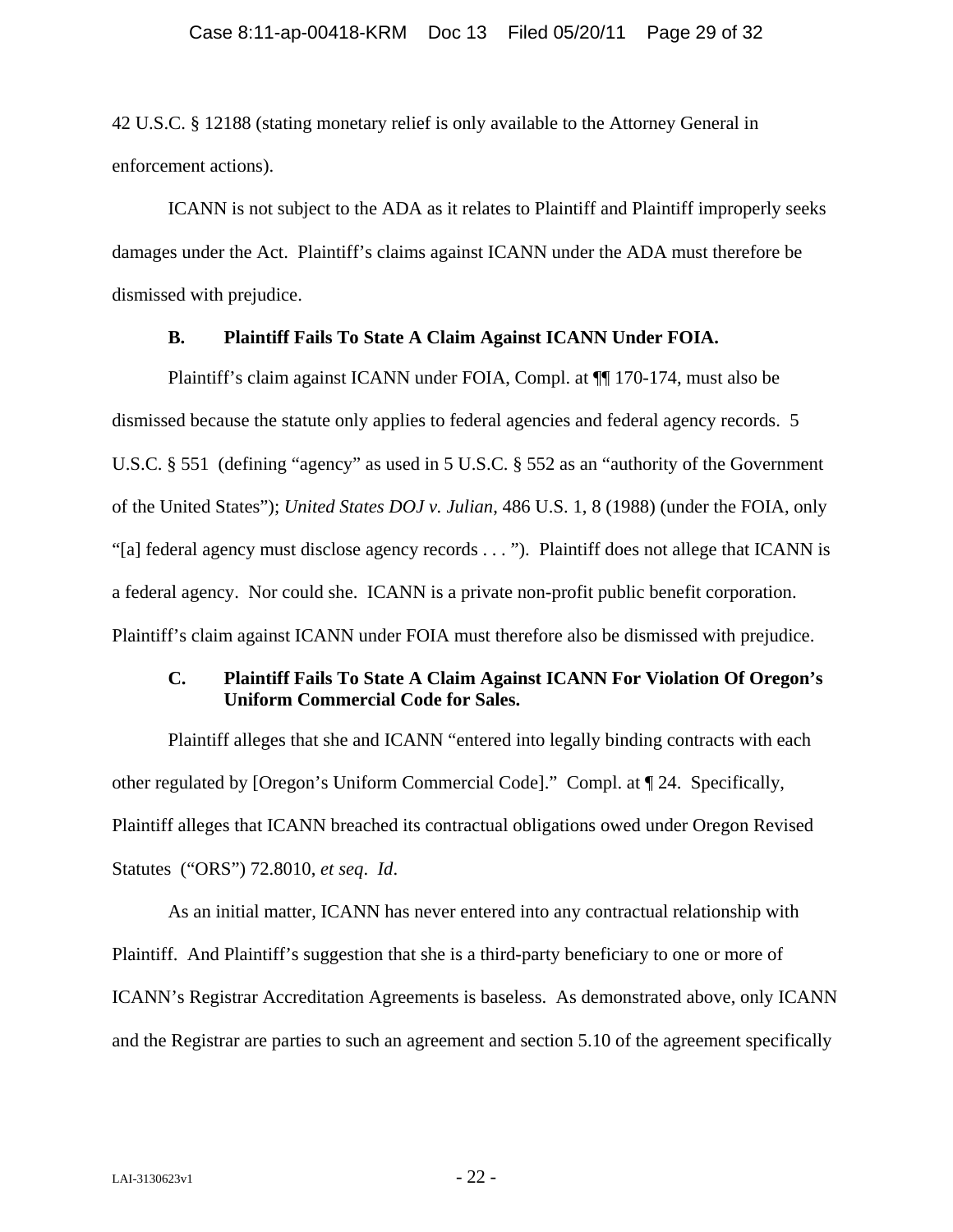<span id="page-29-0"></span>states "[t]his Agreement shall not be construed to create any obligation by either ICANN or Registrar to any non-party to this agreement, including any Registered Name Holder."

In addition, Oregon's Uniform Commercial Code regulates only those contracts that "relat[e] to the present or future sale of goods." ORS 72.1060. And Section 72.8010, *et seq*., upon which Plaintiff relies, only relates to the sale of consumer goods, where a consumer good is defined as "a new motor vehicle, new manufactured dwelling, new modular home, new machine, new appliance or new like product used or bought for use primarily for personal family or household purposes." ORS 72.[8](#page-29-1)010. $^8$  The Complaint definitively lacks any allegations establishing that ICANN manufactures, distributes, sells or otherwise deals with any consumer goods "used or bought for use primarily for personal family or household purposes." ORS 72.8010.<sup>[9](#page-29-2)</sup>

As Plaintiff's purported "contracts" with ICANN are not contracts at all, Plaintiff's claims under Oregon's Uniform Commercial Code should be dismissed with prejudice.

#### **V. CONCLUSION**

Plaintiff's Complaint is deficient on a number of grounds. Principally, however, Plaintiff has sued the wrong defendant in the wrong court—ICANN has no meaningful or relevant contacts with Florida or Oregon and there is no link between ICANN and Plaintiff's alleged injuries. For these reasons, and given the futility of Plaintiff's substantive causes of action against ICANN, Plaintiff's entire Complaint should be dismissed with respect to ICANN.

<span id="page-29-1"></span> <sup>8</sup> <sup>8</sup> Plaintiff further alleges that ICANN's breach of Oregon's Uniform Commercial Code entitles Plaintiff to damages under (1) § 72.6090 (right to adequate assurance of performance); (2) § 72.7140 (buyer's damages for breach in regard to accepted goods); (3) § 72.7150 (buyer's incidental and consequential damages); and (4) § 72.7160 (buyer's right to specific performance or replevin). *See* Compl. at ¶¶ 44, 47, 89. None of these code sections are applicable to ICANN, which neither sells or receives consumer goods.

<span id="page-29-2"></span><sup>&</sup>lt;sup>9</sup> Nor is ICANN's "Statement of Registrar Accreditation Policy" a contract within the meaning of Oregon's Uniform Commercial Code (or otherwise). This policy statement sets forth the process and qualifications needed to apply to become a Registrar; it is not a "contract" or "agreement" under Oregon's Uniform Commercial Code. The document does not "relat[e] to the present or future sale of goods." ORS 72.1060.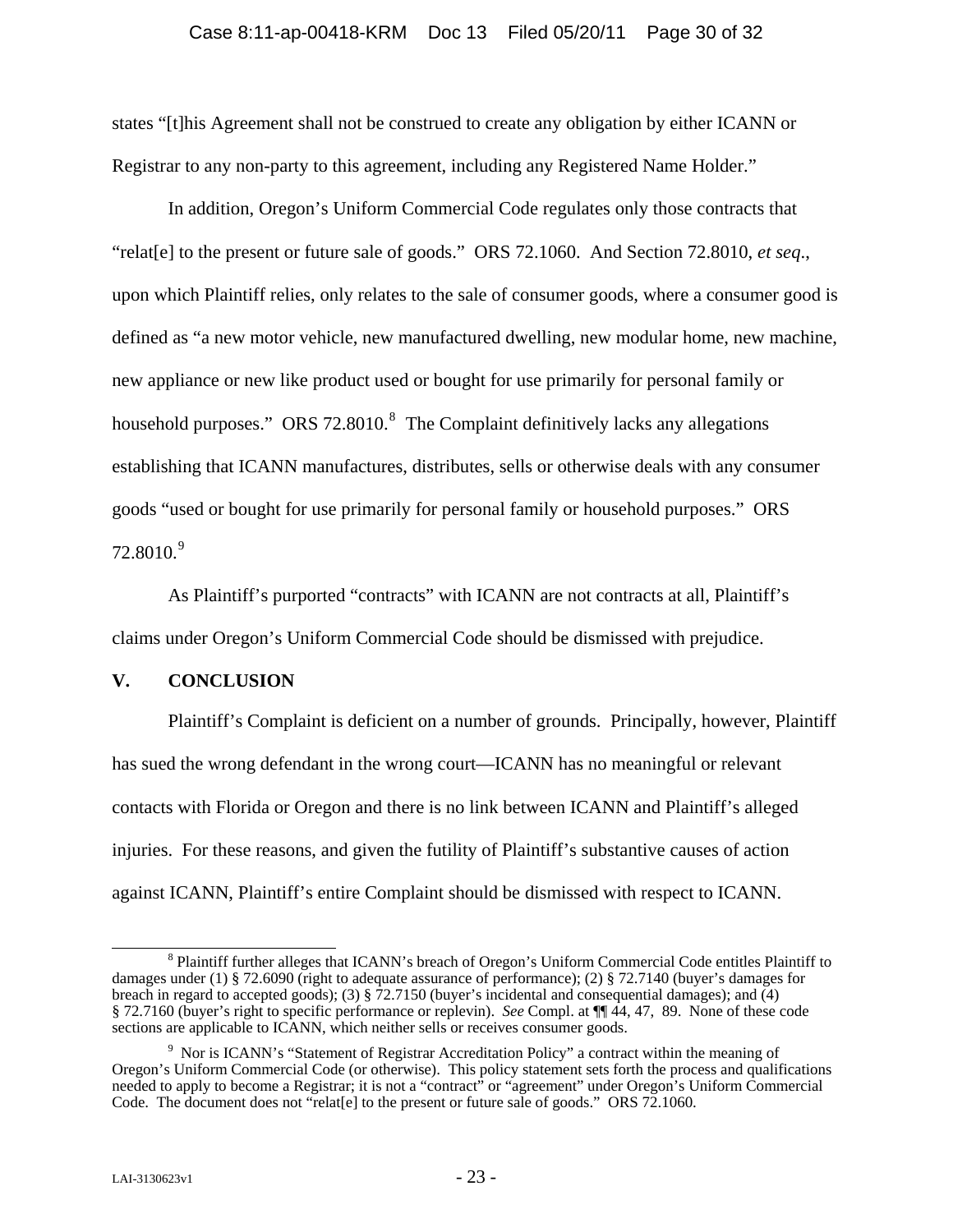DATED: May 20, 2011 Respectfully submitted,

By: /s/ Maria Ruiz

Maria Ruiz Florida Bar No.: 182923 Kasowitz, Benson, Torres & Friedman LLP 1441 Brickell Avenue Suite 1420 Miami, Florida 33131 Telephone: (786) 587-1044 Facsimile: (305)675-2601 Email: mruiz@kasowitz.com

By: /s/ Jane Rue Wittstein

Jane Rue Wittstein (*Pro Hac Vice Pending)* Cindy Reichline (*Pro Hac Vice Pending)* Jones Day 555 S. Flower Street, 50th Floor Los Angeles, California 90071 Telephone: (213) 4893939 Facsimile: (213)243-2539 Email: jruewittstein@jonesday.com Email: creichline@jonesday.com

Attorneys for Defendant INTERNET CORPORATION FOR ASSIGNED NAMES AND NUMBERS